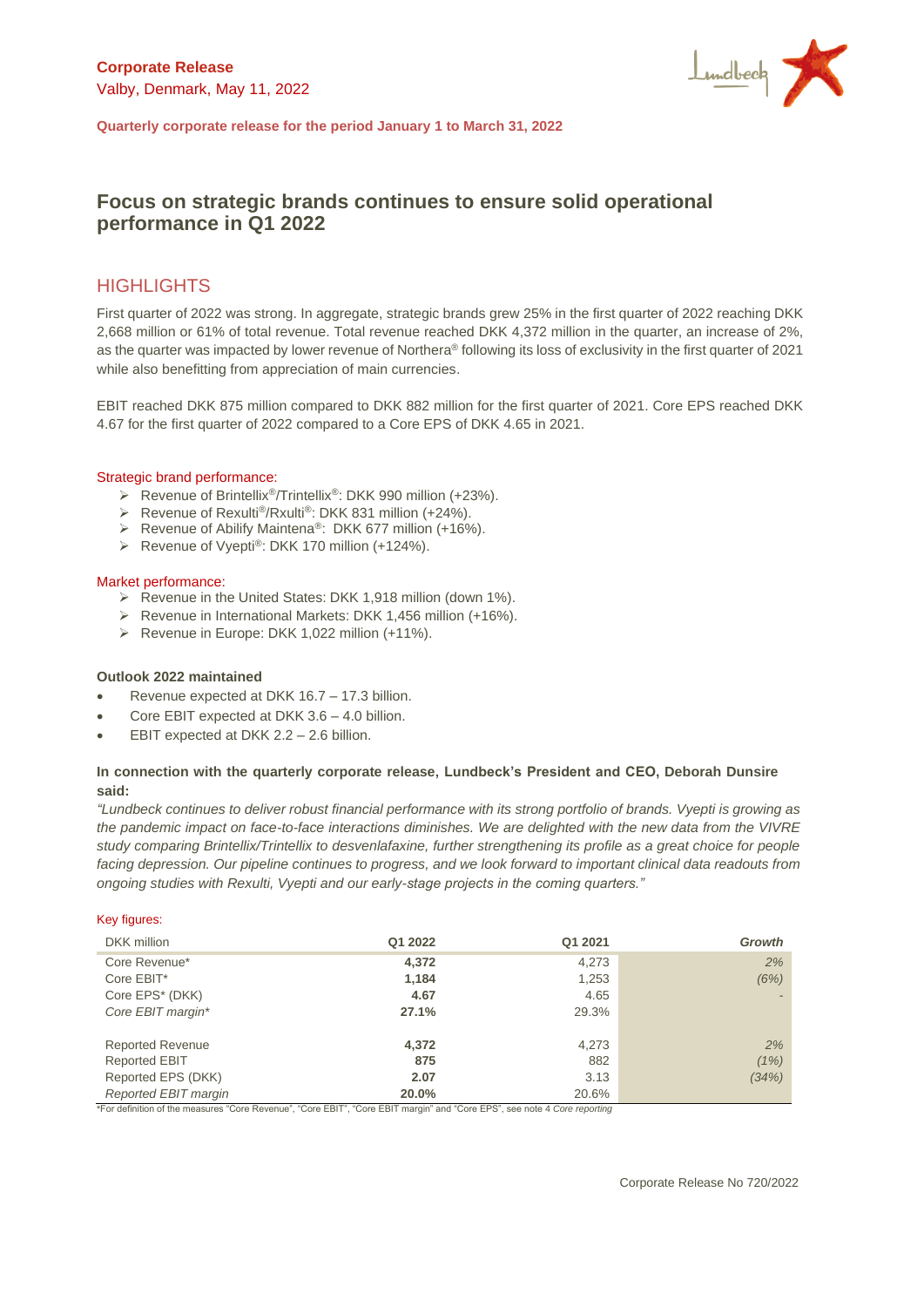### **Corporate Release**  Valby, Denmark, May 11, 2022



The newest product in the portfolio, Vyepti, continues to grow, reaching DKK 170 million for the quarter compared to DKK 76 million in the first quarter of 2021. Following approval in several markets including EU, the global roll-out will increase pace in 2022. Vyepti has also been launched in Australia, Singapore and Switzerland now. All patients are enrolled in the *SUNLIGHT* phase III study within Chronic Migraine and Medication Overuse Headache in Asia, thus ensuring on-track headline results in the second half of 2022.

The last patients have been enrolled in the phase III study of brexpiprazole in patients facing Agitation in Alzheimer's Disease, thus on track for headline results by mid-2022.

The early-stage pipeline is also progressing as planned. The first subject was dosed in Single-Ascending Dose (SAD) phase I study with Lu AG22515 (CD40L inhibitor).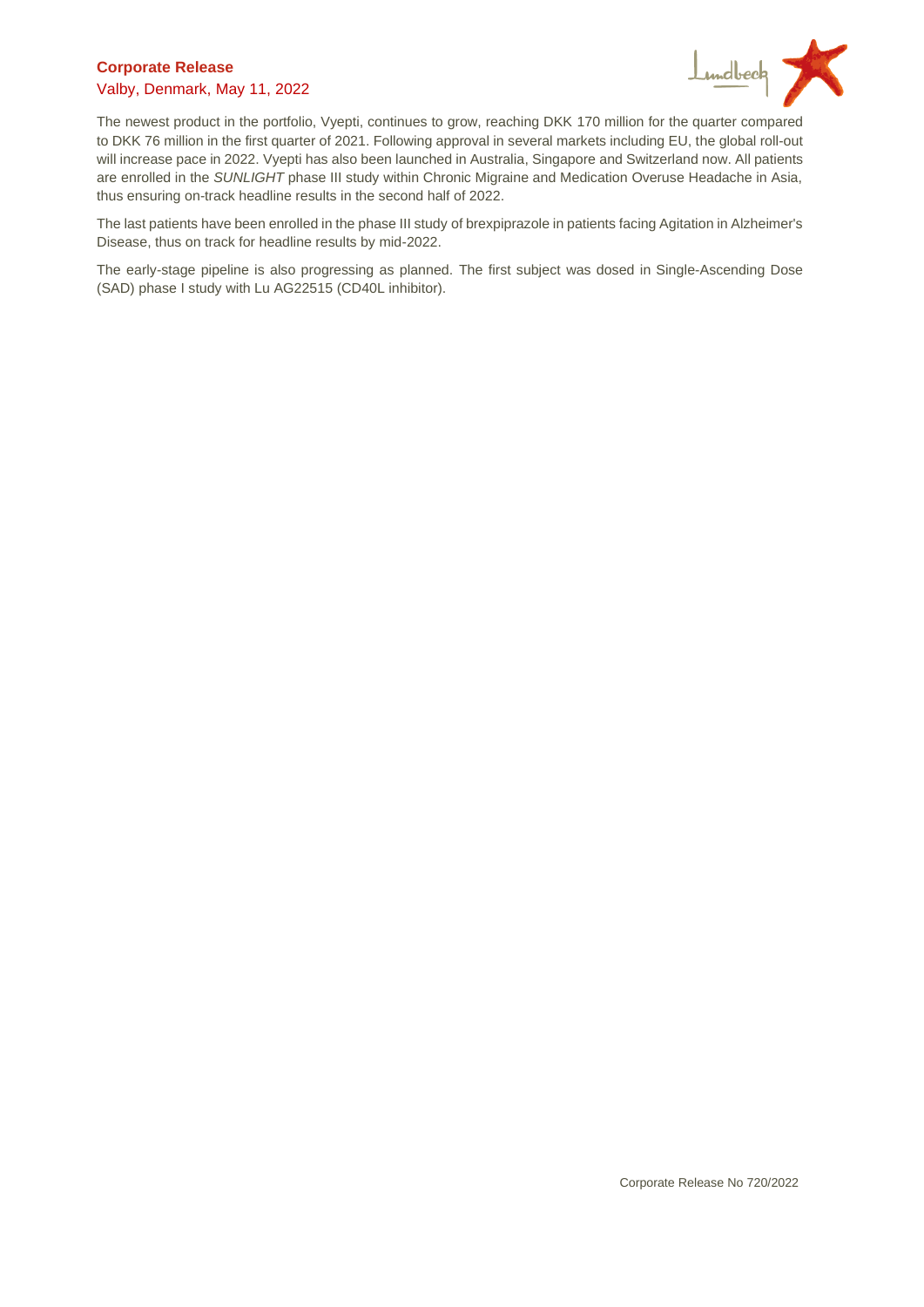### **CONTENTS**

| STATEMENT OF THE BOARD OF DIRECTORS AND THE REGISTERED EXECUTIVE |  |
|------------------------------------------------------------------|--|
|                                                                  |  |
|                                                                  |  |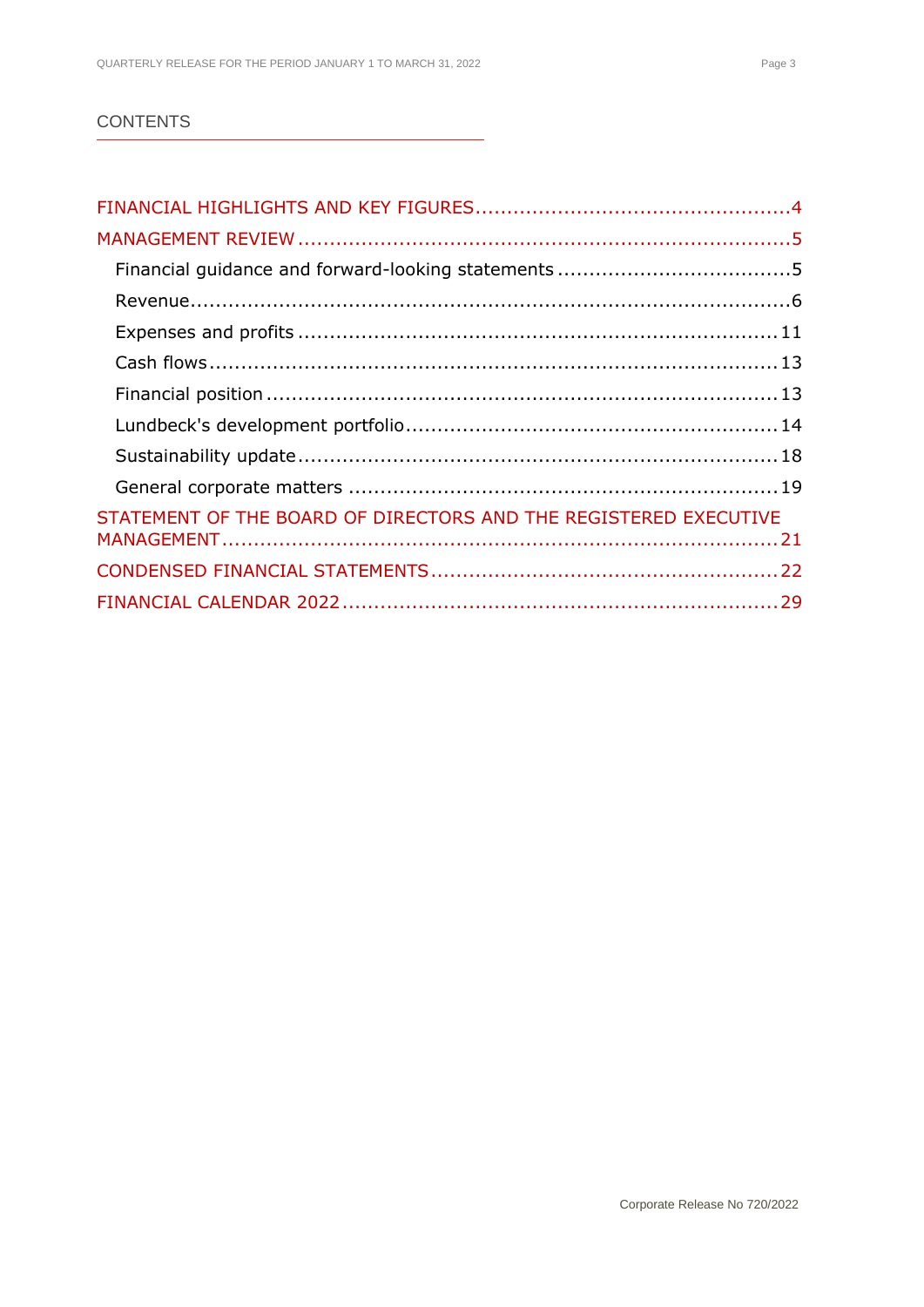# <span id="page-3-0"></span>FINANCIAL HIGHLIGHTS AND KEY FIGURES

|                                                                     | Q1 2022  | Q1 2021 | FY 2021 |
|---------------------------------------------------------------------|----------|---------|---------|
| <b>Financial highlights (DKK million)</b>                           |          |         |         |
| Core revenue                                                        | 4,372    | 4,273   | 16,299  |
| Core profit from operations (core EBIT)                             | 1,184    | 1,253   | 3,517   |
| Reported revenue                                                    | 4,372    | 4,273   | 16,299  |
| Operating profit before depreciation and amortization (EBITDA)      | 1,290    | 1,352   | 3,720   |
| Reported profit from operations (EBIT)                              | 875      | 882     | 2,010   |
| Net financials, expenses                                            | 347      | 85      | 429     |
| Profit before tax                                                   | 528      | 797     | 1,581   |
| Tax                                                                 | 116      | 176     | 263     |
| Profit for the period                                               | 412      | 621     | 1,318   |
| Equity                                                              | 18,446   | 17,223  | 18,279  |
| <b>Assets</b>                                                       | 35,071   | 34,465  | 34,653  |
| Cash flows from operating and investing activities (free cash flow) | (1, 368) | 24      | 1,662   |
| Purchase of property, plant and equipment, gross                    | 56       | 61      | 410     |
| <b>Key figures</b>                                                  |          |         |         |
| Core EBIT margin (%)                                                | 27.1     | 29.3    | 21.6    |
| EBIT margin (%)                                                     | 20.0     | 20.6    | 12.3    |
| Return on equity (%)                                                | 2.2      | 3.6     | 7.5     |
| Return on equity $(%)$ – rolling four quarters                      | 6.2      | 12.6    | 7.5     |
| Net debt/EBITDA $(x)$ – rolling four quarters                       | 1.4      | 1.0     | 0.9     |
| Share data                                                          |          |         |         |
| Number of shares for the calculation of EPS (millions)              | 198.7    | 198.7   | 198.7   |
| Number of shares for the calculation of DEPS (millions)             | 198.7    | 198.7   | 198.7   |
| Earnings per share, basic (EPS) (DKK)                               | 2.07     | 3.13    | 6.63    |
| Earnings per share, diluted (DEPS) (DKK)                            | 2.07     | 3.13    | 6.63    |
| <b>Other</b>                                                        |          |         |         |
| Number of employees (FTE) - end of period                           | 5,353    | 5,551   | 5,348   |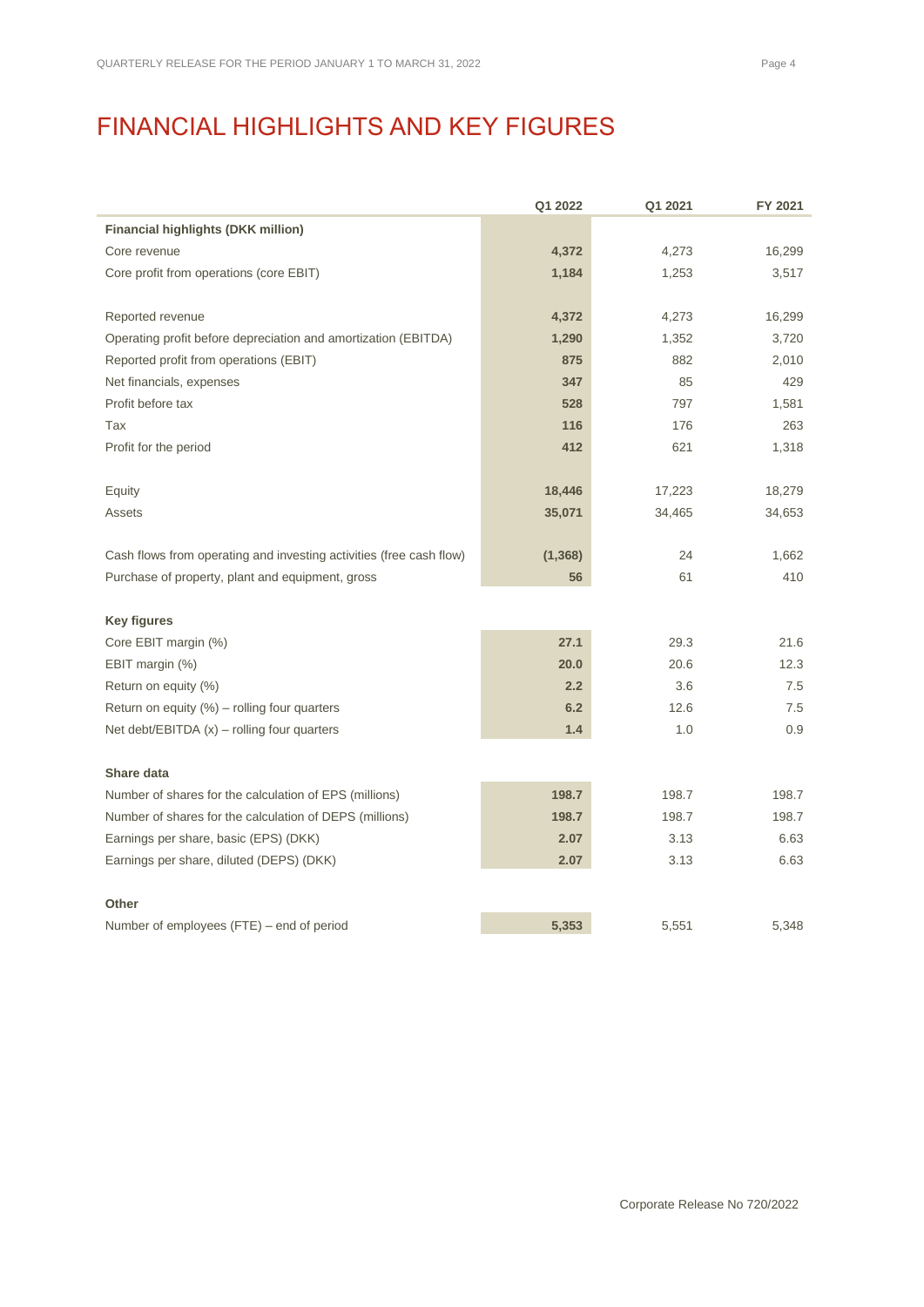# <span id="page-4-0"></span>MANAGEMENT REVIEW

#### <span id="page-4-1"></span>*Financial guidance and forward-looking statements*

#### **Financial guidance**

| <b>DKK</b>                    | FY 2021 actual | 2022 guidance           |
|-------------------------------|----------------|-------------------------|
| Revenue                       | 16,299 million | DKK 16.7 - 17.3 billion |
| <b>EBITDA</b>                 | 3,720 million  | DKK $4.0 - 4.4$ billion |
| Core EBIT                     | 3,517 million  | DKK $3.6 - 4.0$ billion |
| Profit from operations (EBIT) | 2.010 million  | DKK $2.2 - 2.6$ billion |

Lundbeck's financial guidance for 2022 is maintained and will be driven by the continued growth of Abilify Maintena, Brintellix/Trintellix, Rexulti/Rxulti and the strong growth of Vyepti.

The Russian war against Ukraine has had limited impact on Lundbeck's financial results for the first quarter. Lundbeck has ceased new investments and further accrual to clinical trials as well as diminished promotional activities in Russia. The situation increases uncertainty and Lundbeck continues to monitor any potential impact on an ongoing basis.

Lundbeck has foreign currency risk mainly in USD, CNY and CAD. The financial guidance for 2022 is based on the currencies prevailing by the end of the first quarter. The hedging rates for the main currencies, i.e., USD/DKK (6.36), CNY/DKK (0.98) and CAD/DKK (5.01) and the financial guidance includes an expected hedging loss of approximately DKK 330 million.

Based on the assumptions for product and geographical mix, it is estimated that a 5% change of the USD/DKK exchange rate will impact revenue by around DKK 200 million.

The current positive impact on product revenue from the appreciating currencies is offset by the negative hedging effect.

Lundbeck plans to launch Vyepti in around ten markets during 2022. Therefore, SG&A is expected to increase over the coming quarters.

#### **The proposed A- and B-share structure**

Lundbeck still expects that the proposed new share structure with A-shares and B-shares will be put forward by Lundbeck for approval by the shareholders at an extraordinary general meeting (EGM) to be held in the first half of June 2022. The notice for the EGM will be published no less than three weeks prior to the date of the EGM. The share split is expected to take effect two business days after approval at the EGM, without any need for the shareholders to subscribe for the shares. The proposed share split and admission to listing and trading of the two new share classes require publication of a listing document, which will be published prior to the EGM.

#### **Exchange offer by the Lundbeck Foundation**

As previously announced, the Lundbeck Foundation has informed Lundbeck, that the Lundbeck Foundation, subject to the Danish Financial Supervisory Authority's approval of the listing document (prospectus), will offer eligible shareholders a 1:1 exchange of their A-shares with the Lundbeck Foundation's B-shares to accommodate shareholders who prefer to hold Bshares. The Lundbeck Foundation has informed Lundbeck that it expects the exchange offer will be made shortly after the new A- and B-shares have been admitted to trading on Nasdaq Copenhagen, which is expected to be two business days after the anticipated adoption of the dual share structure at the EGM. The intended exchange offer will end approximately 20 business days after the admission to trading of the new shares and the offer period will thus be longer than the 14 days mentioned in the Lundbeck Foundation's press release from February 9, 2022.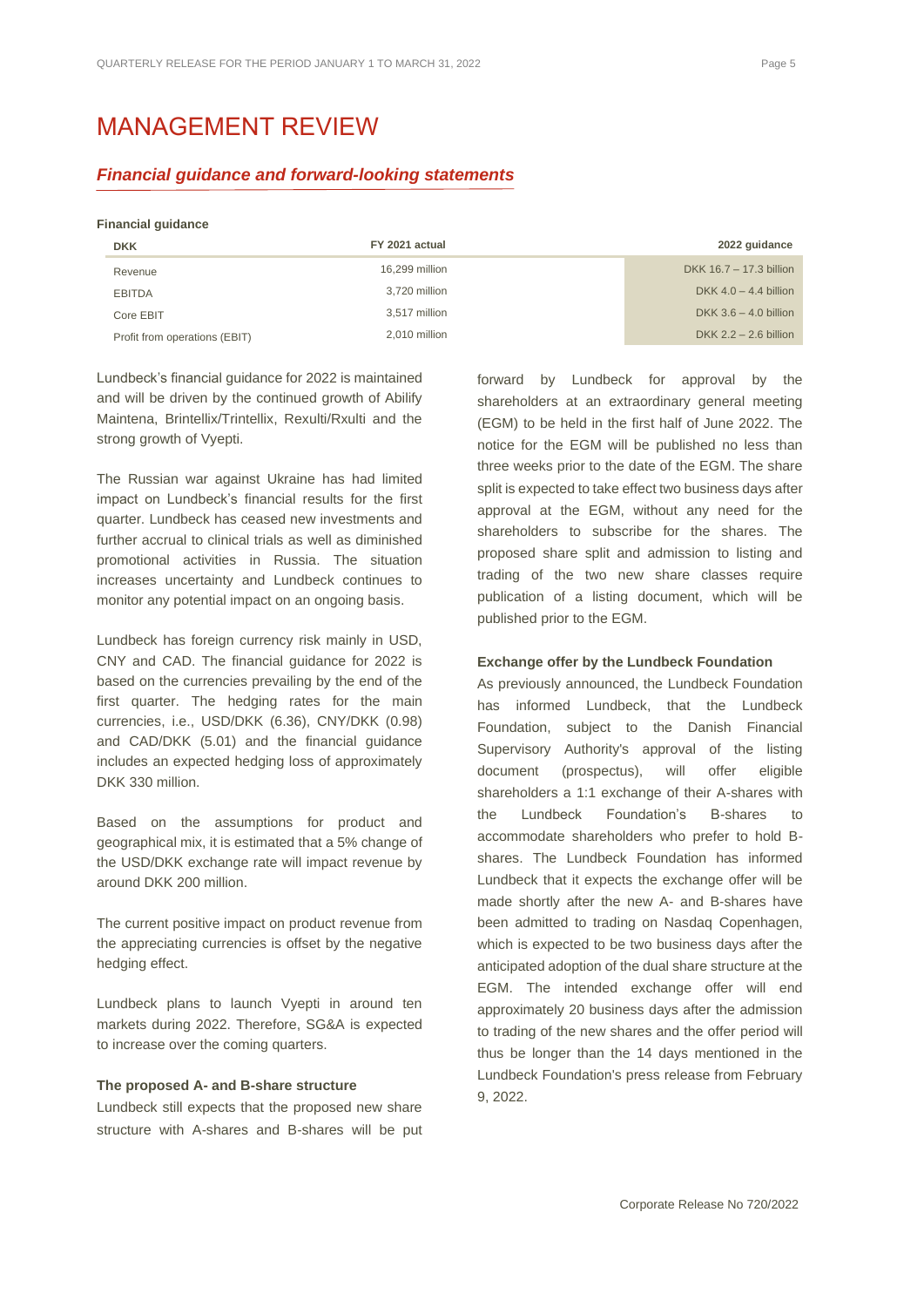None of the securities referred to herein have been or will be registered under the United States Securities Act of 1933, as amended (the "Securities Act"), or the securities laws of any state or other jurisdiction in the United States, and may not be offered, pledged, sold, delivered or otherwise transferred, directly or indirectly, except pursuant to an exemption from, or in a transaction not subject to, the registration requirements of the Securities Act and in compliance with applicable other securities laws. There will not be any public offering of any of the securities in the United States.

#### **Termination of U.S. ADR program**

In consideration of the intention to split Lundbeck's shares into an A-share and a B-share following the EGM in June 2022, Lundbeck's American Depositary Receipt (ADR) program, currently managed by Deutsche Bank will be terminated following the required notice period. Deutsche Bank will alert the ADR holders directly.

#### **Forward-looking statements**

Forward-looking statements are subject to risks, uncertainties, and inaccurate assumptions. This may cause actual results to differ materially from expectations. Various factors may affect future results, including interest rates and exchange rate fluctuations, delay or failure of development projects, production problems, unexpected contract breaches or terminations, governance-mandated or marketdriven price decreases for products, introduction of competing products, Lundbeck's ability to successfully market both new and existing products, exposure to product liability and other lawsuits, changes in reimbursement rules and governmental laws, and unexpected growth in expenses.

#### *Revenue*

Revenue reached DKK 4,372 million in the first quarter of 2022 compared to DKK 4,273 million in the first quarter of 2021. Adjusted for the impact from Northera erosion, revenue grew by 9%. The strategic brands (Abilify Maintena, Brintellix/Trintellix, Rexulti/ Rxulti and Vyepti) grew 25% and reached DKK 2,668 million or 61% of total revenue. Lundbeck's biggest markets for the strategic brands are the U.S., Canada, Spain, Italy and France.

The growth in total sales is primarily a consequence of strong growth of the strategic brands and <span id="page-5-0"></span>appreciation of main currencies which to some extent has been countered by generic erosion of Northera from February 2021. Lundbeck's biggest markets are the U.S., China, Canada, Italy, Spain and Japan.

#### **Hedging**

Lundbeck hedges a significant part of the currency risk for a period of 12 - 18 months. Hedging had a negative impact of DKK 89 million for the first quarter of 2022, compared to a positive impact of DKK 68 million for the first quarter of 2021.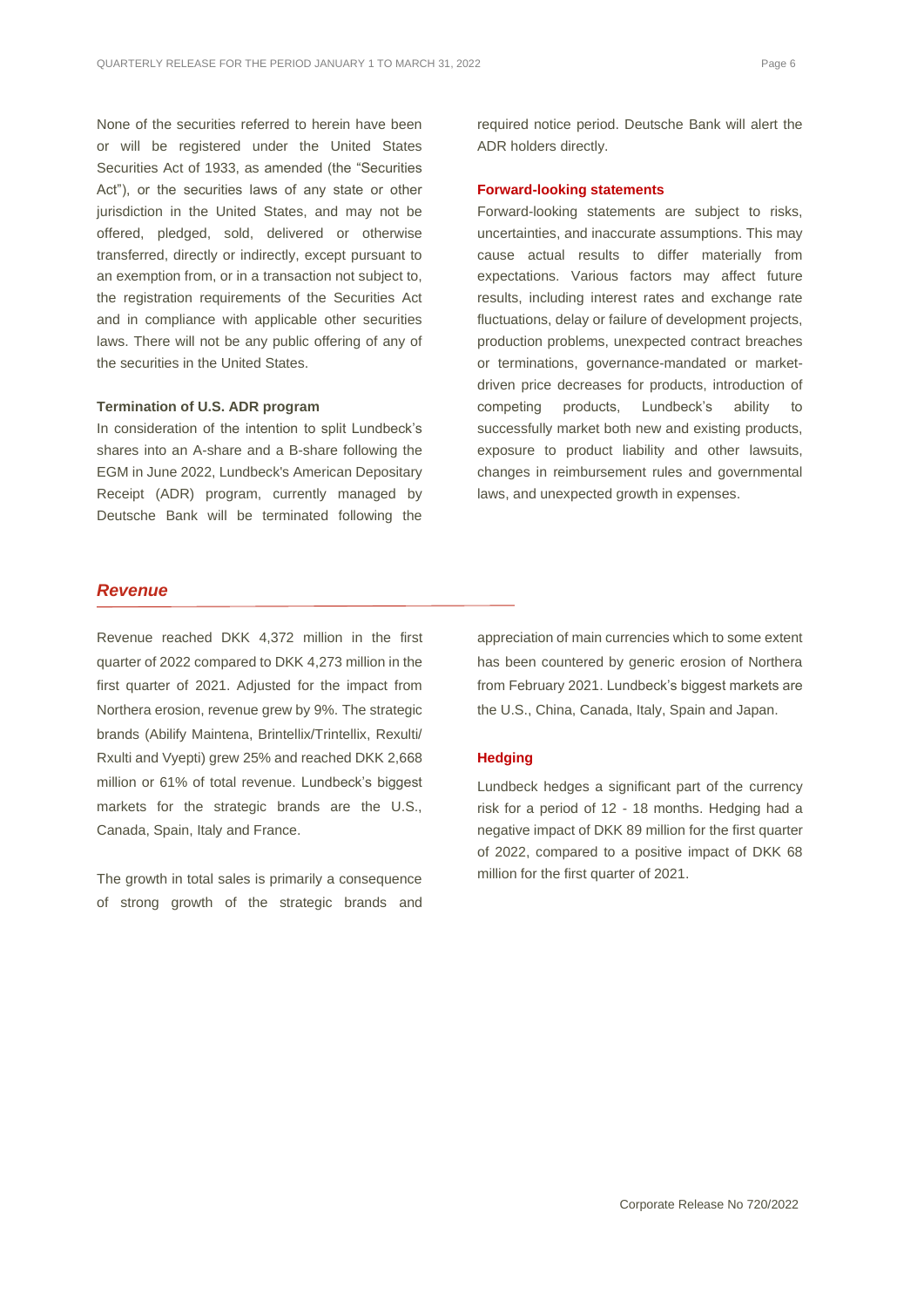| <b>DKK</b> million           | Q1 2022 | Q1 2021 | <b>Growth</b> | ווו ווו ווי טוש<br>currencies | Q4 2021 |
|------------------------------|---------|---------|---------------|-------------------------------|---------|
| <b>Brintellix/Trintellix</b> | 990     | 804     | 23%           | 17%                           | 961     |
| Rexulti                      | 831     | 672     | 24%           | 14%                           | 737     |
| Abilify Maintena             | 677     | 584     | 16%           | 11%                           | 610     |
| Vyepti                       | 170     | 76      | 124%          | 105%                          | 164     |
|                              |         |         |               |                               |         |
| Cipralex/Lexapro             | 682     | 666     | 2%            | 1%                            | 511     |
| Sabril                       | 152     | 167     | (9%)          | (16%)                         | 170     |
| Onfi                         | 82      | 146     | (44%)         | (49%)                         | 123     |
|                              |         |         |               |                               |         |
| Other pharmaceuticals        | 812     | 1,009   | (20%)         | (24%)                         | 666     |
| Other revenue                | 65      | 81      | (20%)         | (21%)                         | 136     |
| Effects from hedging         | (89)    | 68      |               |                               | (25)    |
| <b>Total revenue</b>         | 4,372   | 4,273   | 2%            | (1%)                          | 4,053   |
|                              |         |         |               |                               |         |
| <b>United States</b>         | 1,918   | 1,947   | (1%)          | (9%)                          | 1,948   |
| <b>International Markets</b> | 1,456   | 1,256   | 16%           | 10%                           | 1,025   |
| Europe                       | 1,022   | 921     | 11%           | 12%                           | 969     |

#### **Revenue - products and regions**

#### **Products**

**Abilify Maintena** (aripiprazole once-monthly injection) is approved for the treatment of schizophrenia in the EU and for both schizophrenia and bipolar I disorder in the U.S., Canada and Australia. Sales reached DKK 677 million representing a growth of 16%. The regional distribution of sales was 34%, 18% and 48% in the U.S., International Markets and Europe, respectively. The largest markets are the U.S., Spain, Canada, Australia and Italy.

**Brintellix/Trintellix** (vortioxetine) is Lundbeck's largest product and is approved for the treatment of major depressive disorder (MDD). Sales grew 23% and reached DKK 990 million. The regional distribution of sales was 35%, 34% and 31% in the U.S., International Markets and Europe, respectively. The largest markets for the product are the U.S., Canada, Spain, China and Brazil.

**Rexulti/Rxulti** (brexpiprazole) is Lundbeck's second largest product and is approved as an adjunctive therapy for the treatment of adults with MDD and as a treatment for adults with schizophrenia in markets such as the U.S., Canada and Saudi Arabia. In Australia and Europe, the product is approved for schizophrenia. Lundbeck's share of revenue reached

DKK 831 million for the quarter representing a growth of 24%. The regional distribution of sales was 93%, 6% and 1% in the U.S., International Markets and Europe, respectively.

*Growth in local* 

**Vyepti** (eptinezumab) is approved in around 40 markets including the U.S., Australia, Canada and Europe for the preventive treatment of migraine in adults. The product reached sales of DKK 170 million in the first quarter of 2022 mainly following strong demand. Vyepti was launched in April 2020 in the U.S. and it has since been launched in Australia, Kuwait, Singapore, Switzerland and U.A.E. During 2022, Vyepti is expected to be launched in around 10 markets including the first countries in EU.

**Cipralex®/Lexapro®** (escitalopram) is approved for the treatment of MDD. Sales reached DKK 682 million. The regional distribution of sales was 75% and 25% in International Markets and Europe, respectively. The largest markets are Japan, China, Brazil, South Korea and Italy.

Revenue from **Other pharmaceuticals**, which comprise the remainder of Lundbeck's products, reached DKK 812 million compared to DKK 1,009 million in 2021 following lower sales of mature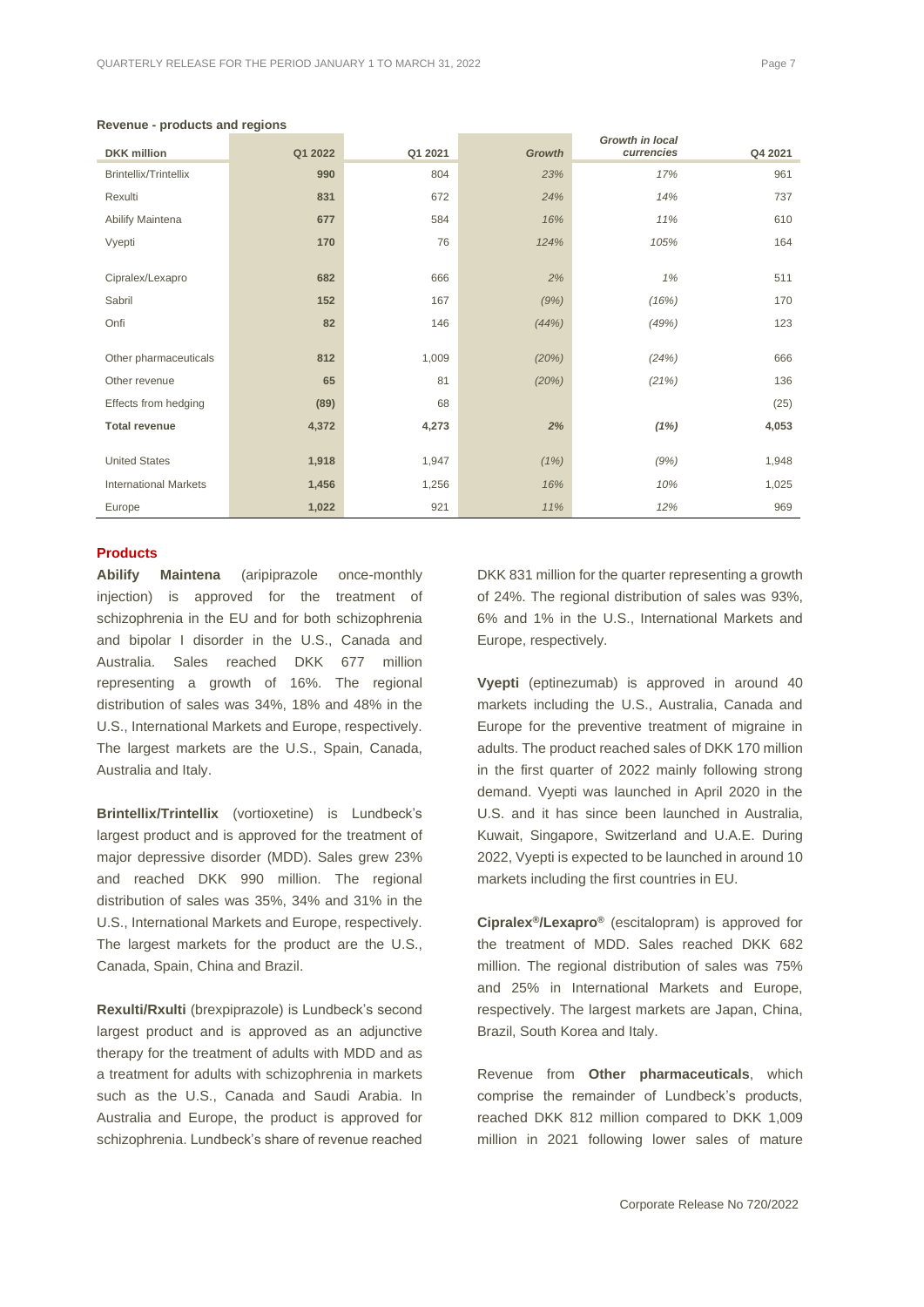products such as Northera. Northera lost exclusivity in February 2021 and is now reported together with Other pharmaceuticals. Sales reached DKK 111 million compared to DKK 348 million in 2021. The largest markets for Other pharmaceuticals are China, the U.S., France, South Korea and the UK.

**Other revenue,** which mainly consists of contract manufacturing, reached DKK 65 million compared to DKK 81 million in 2021. The decline in revenue is due to lower volumes for one of the third-party contracts.



#### **Figure 1 – Revenue per region Q1 2022 vs Q1 2021 (excluding Other revenue and Effects from hedging)**

#### **United States**

Revenue reached DKK 1,918 million in the first quarter of 2022 compared to DKK 1,947 million in 2021. The strategic brands increased by 24% and

reached DKK 1,522 million or 79% of sales. The overall sales growth was significantly impacted by generic erosion of mature neurology products and especially Northera.

| <b>DKK</b> million    | Q1 2022 | Q1 2021 | <b>Growth</b> | Growth in local<br>currencies | Q4 2021 |
|-----------------------|---------|---------|---------------|-------------------------------|---------|
| Rexulti               | 774     | 636     | 22%           | 12%                           | 693     |
| Trintellix            | 349     | 317     | 10%           | 1%                            | 399     |
| Abilify Maintena      | 232     | 196     | 18%           | 10%                           | 205     |
| Vyepti                | 167     | 76      | 120%          | 101%                          | 162     |
|                       |         |         |               |                               |         |
| Sabril                | 152     | 167     | (9%)          | (16%)                         | 170     |
| Onfi                  | 82      | 146     | (44% )        | (49%)                         | 123     |
| Other pharmaceuticals | 162     | 409     | (60%)         | (64%)                         | 196     |
| <b>Total revenue</b>  | 1,918   | 1,947   | (1%)          | (9%)                          | 1,948   |

**Revenue – United States**

#### **Products**

**Abilify Maintena** revenue reached DKK 232 million, representing Lundbeck's share of total net sales. Abilify Maintena has a stable volume market share of around 21% by January 2022 (source: IQVIA).

**Trintellix** sales reached DKK 349 million in revenue for Lundbeck representing a growth of 10%. The volume market share has been stable around 0.8% by January 2022 (source: IQVIA). The value market share of the total anti-depressant market has increased from 24.2% by January 2021 to 25.8% by January 2022 (source: IQVIA).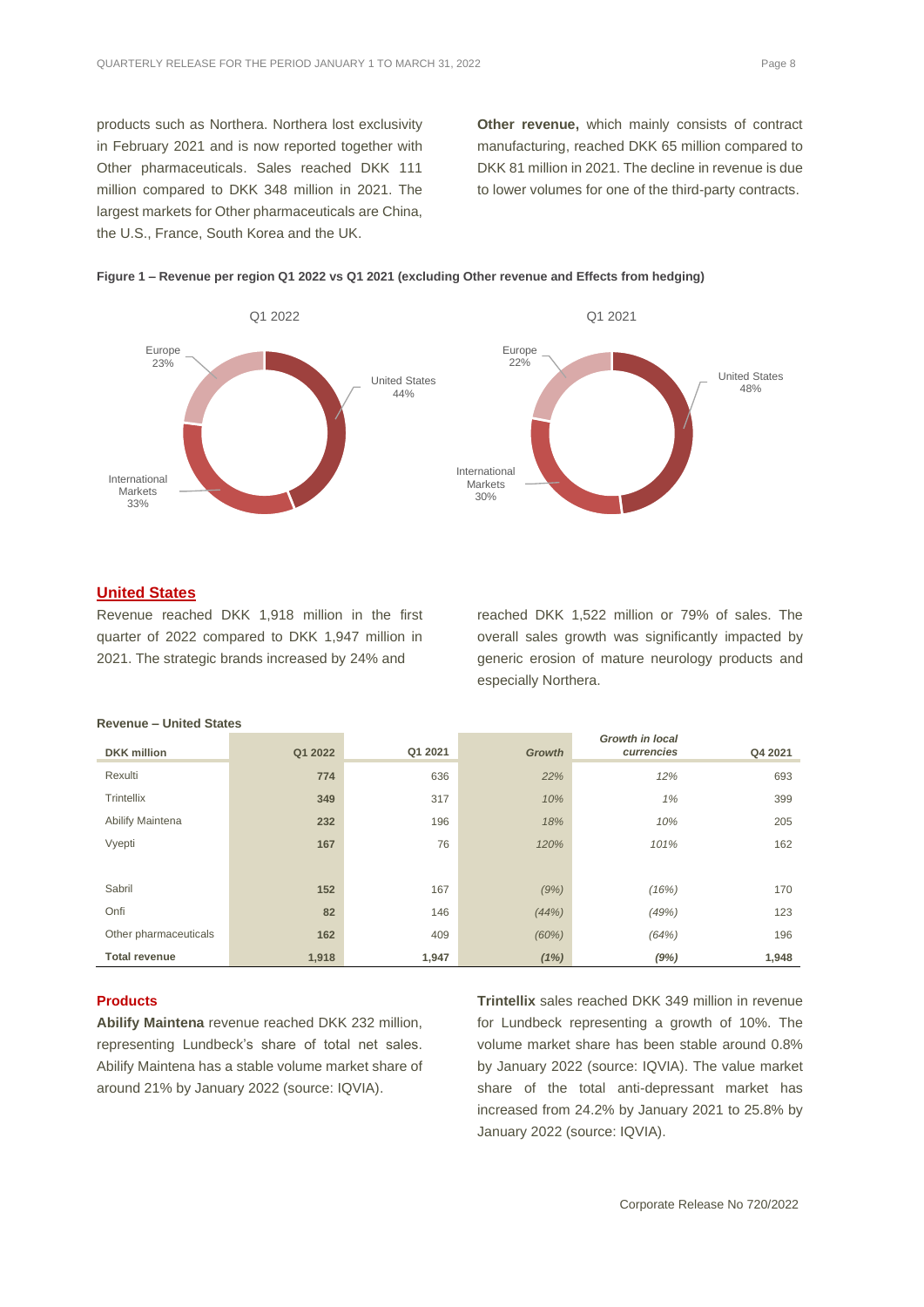Lundbeck's share of **Rexulti** revenue reached DKK 774 million following a growth of 22%. Rexulti has a volume market share of 2.2% by January 2022, which is unchanged from January 2021 (source: IQVIA). Patient data suggest that more than 3/4 of prescriptions are for MDD. In December 2021, the U.S. Food and Drug Administration (FDA) approved the supplemental new drug application (sNDA) of Rexulti for the treatment of schizophrenia in pediatric patients 13 to 17 years of age.

**Vyepti** was approved by the U.S. Food and Drug Administration (FDA) on February 21, 2020, for the preventive treatment of migraine in adults. The product was made available on April 6, 2020 and reached sales of DKK 167 million in the first quarter of 2022 which is in line with expectations.

**Sabril®** reached DKK 152 million and **Onfi®** revenue reached DKK 82 million as Onfi was impacted by quarterly fluctuations. In Other pharmaceuticals, **Northera** sales reached DKK 111 million for the period following the launch of several generic versions in February 2021.

#### **International Markets**

Revenue from International Markets, which now also includes Canada (see note 1 *Accounting policies)*  and therefore comprises all Lundbeck's markets outside of Europe and the U.S., reached DKK 1,456 million in the first quarter of 2022. The growth of 16% was driven by Rexulti and Brintellix. The biggest markets are China, Canada, Japan, Brazil and South Korea. China and Canada constitute approximately 40% of regional revenue. The strategic brands increased by 38% and reached DKK 507 million or 35% of sales.

| <b>DKK</b> million    | Q1 2022 | Q1 2021 | <b>Growth</b>  | <b>Growth in local</b><br>currencies | Q4 2021 |
|-----------------------|---------|---------|----------------|--------------------------------------|---------|
| <b>Brintellix</b>     | 340     | 237     | 43%            | 34%                                  | 261     |
| Abilify Maintena      | 118     | 100     | 18%            | 12%                                  | 113     |
| Rexulti               | 46      | 31      | 48%            | 42%                                  | 38      |
| Vyepti                | 3       | ٠       | $\overline{a}$ | $\overline{\phantom{a}}$             | 2       |
|                       |         |         |                |                                      |         |
| Cipralex/Lexapro      | 511     | 504     | 1%             | (2%)                                 | 346     |
| Other pharmaceuticals | 438     | 384     | 14%            | 6%                                   | 265     |
| <b>Total revenue</b>  | 1,456   | 1,256   | 16%            | 10%                                  | 1,025   |

#### **Revenue – International Markets**

#### **Products**

**Abilify Maintena** reached DKK 118 million in revenue representing a growth of 18%. Sales are mainly derived from Australia and Canada, where Abilify Maintena shows robust sales performance in spite of pandemic-related restrictions last year. In Australia the volume share has reached 29.5% and in Canada it has reached 32.4% by January 2022 (source: IQVIA). Countries such as Kuwait, Saudi Arabia and United Arab Emirates (U.A.E.) also contributed positively.

**Brintellix/Trintellix** reached DKK 340 million in revenue or an increase of 43%. Brintellix realized solid growth across several markets including China, Canada, Brazil and Japan, but the growth is also impacted by quarterly fluctuations. Canada, China, Brazil, Japan and South Korea are the largest markets for Brintellix in the region. In Japan, Trintellix is showing a strong momentum and has reached a volume market share of 6.4% by March 2022 (source: IQVIA). Measured by volume market share, it is the highest market share achieved by the product in the main markets at this point of the launch. In China, Brintellix has a volume share of 0.24% (source: IQVIA). Brintellix is not included in the National Reimbursement Drug List (NRDL) in China and is not reimbursed.

**Rexulti** reached DKK 46 million in sales and grew by 48%. In International Markets, the product has its highest sales in Brazil followed by Canada. In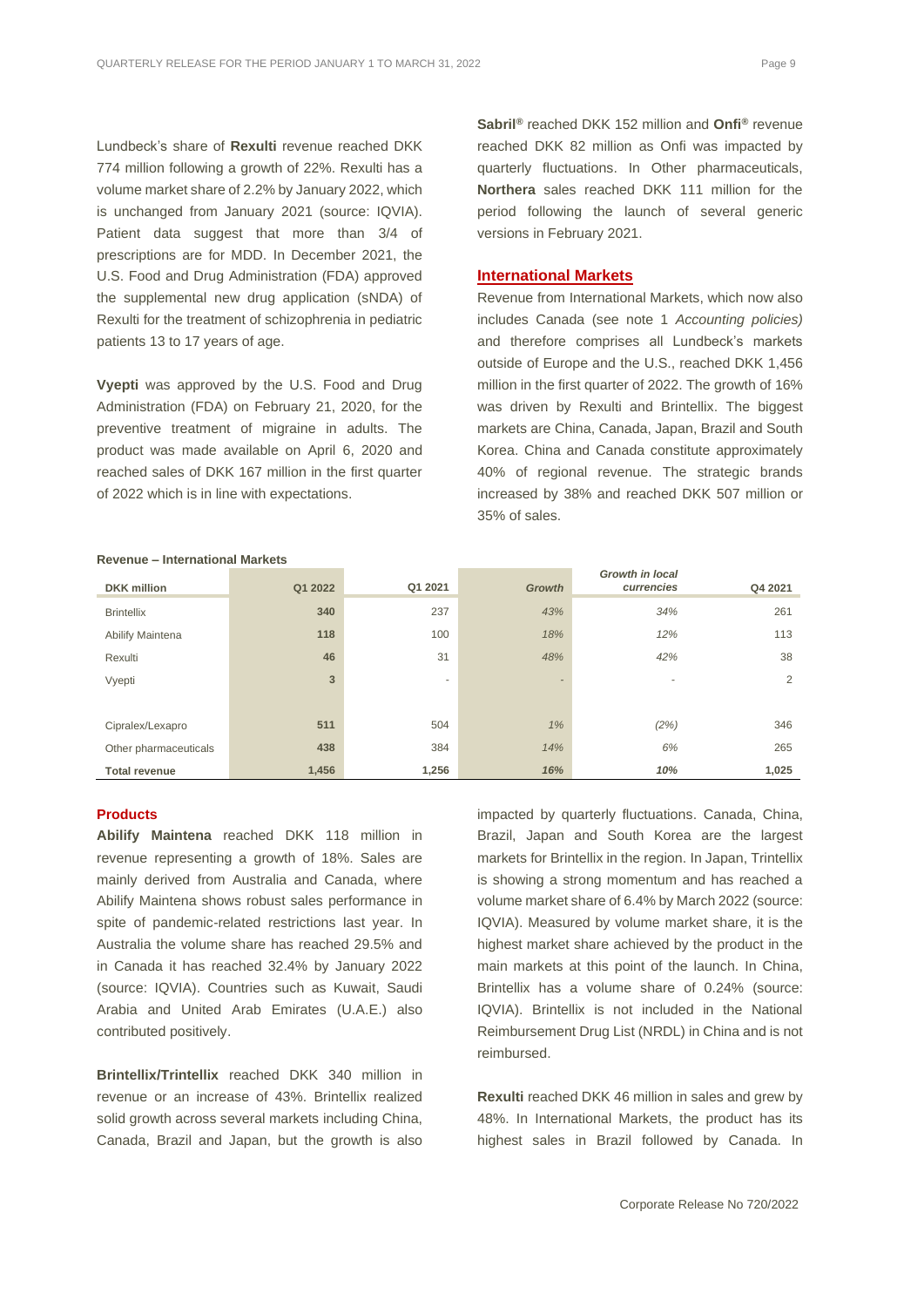Australia, Rexulti has maintained a market share of around 2.3% in volume by January 2022 (source: IQVIA). In Brazil, Rexulti has now reached a volume share of 1.8% compared to 0.9% by January 2021 (source: IQVIA) and the majority of product growth in the region has come from Brazil during the quarter.

**Vyepti** was introduced in U.A.E. and in Kuwait in the second half of 2021. In the beginning of 2022, Vyepti has been launched in Singapore and Australia. Additional launches are planned for 2022.

**Cipralex/Lexapro** generated revenue of DKK 511 million representing a growth of 1% (down 2% in local currencies). Japan, China, Brazil, South Korea and Hong Kong are the largest markets for Cipralex/Lexapro in the region.

**Other pharmaceuticals** generated revenue of DKK 438 million. **Azilect** is promoted by Lundbeck in some countries in Asia. Azilect generated revenue of DKK 60 million with some inventory adjustments in China. **Ebixa** generated revenue of DKK 132 million, which is 10% higher compared to 2021.

#### **Europe**

Revenue reached DKK 1,022 million in the first quarter of 2022 compared to DKK 921 million in 2021. In general, Europe sees continued robust underlying demand offsetting a continuous negative average price development and continued generic erosion on the mature product portfolio. The strategic brands increased by 18% and reached DKK 639 million or 63% of sales. The largest markets in Europe are Spain, Italy, France, Switzerland and the UK.

| <b>DKK</b> million    | Q1 2022 | Q1 2021 | <b>Growth</b> | <b>Growth in local</b><br>currencies | Q4 2021 |
|-----------------------|---------|---------|---------------|--------------------------------------|---------|
| Abilify Maintena      | 327     | 288     | 14%           | 13%                                  | 292     |
| <b>Brintellix</b>     | 301     | 250     | 20%           | 21%                                  | 301     |
| Rexulti/Rxulti        | 11      | 5       | 120%          | 100%                                 | 6       |
|                       |         |         |               |                                      |         |
| Cipralex              | 171     | 162     | 6%            | 10%                                  | 165     |
| Other pharmaceuticals | 212     | 216     | (2%)          | -                                    | 205     |
| <b>Total revenue</b>  | 1,022   | 921     | 11%           | 12%                                  | 969     |

**Revenue – Europe**

#### **Products**

**Abilify Maintena** is Lundbeck's largest product in the region. Sales uptake of Abilify Maintena is robust with revenue reaching DKK 327 million, a growth of 14% compared to 2021. In Europe, the penetration of longacting atypical antipsychotics is generally higher than seen in the U.S. (volume). Driven by increasing demand from patients, sales of Abilify Maintena are growing across Europe and the product has achieved a 25% or more market share (volume) in most markets. In some markets, the volume market share is approaching or has exceeded 30% (source: IQVIA). Abilify Maintena is the second most prescribed long-acting injectable treatment for patients with schizophrenia in many markets. Spain, Italy and France are the largest European markets for Abilify Maintena.

**Brintellix** revenue grew 20% reaching DKK 301 million. Brintellix is Lundbeck's second largest product in Europe and realized solid growth across many markets. In main countries, Spain, Italy and France, the product has achieved value market shares of 10.9%, 10.1% and 11.4%, respectively by January 2022 (source: IQVIA). The volume shares have been stable around 3.8%, 3.8% and 3.5%, respectively (source: IQVIA). The solid growth in Europe has in some markets been weighted down by the COVID-19 dynamics; however, a strengthened uptake is observed in impacted markets as restrictions are removed.

**Rexulti/Rxulti** revenue reached DKK 11 million following a growth of 120%. The product was launched in Italy in 2021 where it has a volume share of 0.7% by January 2022 representing a slight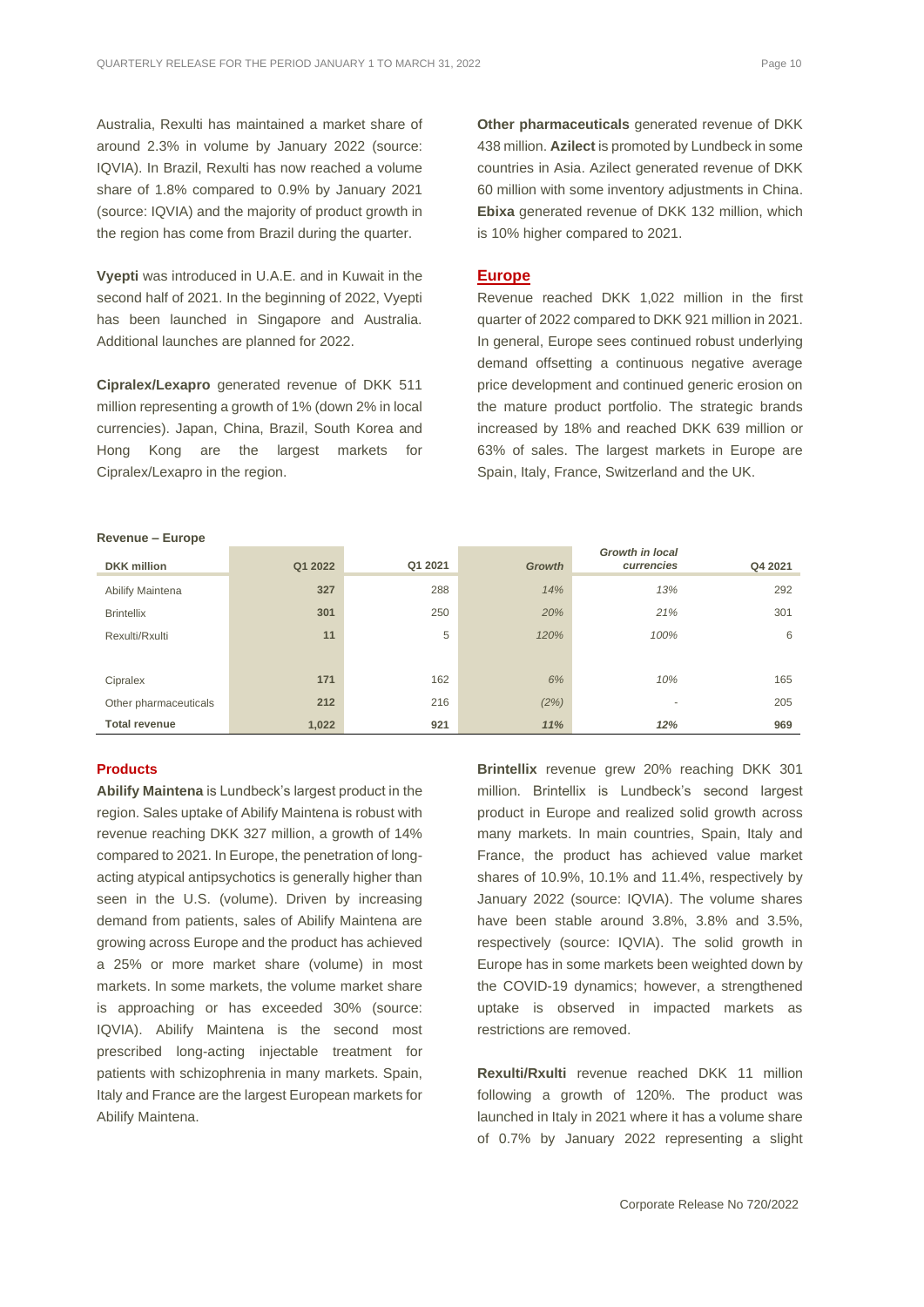increase from August 2021 (source: IQVIA). Rexulti/Rxulti is in most markets co-promoted with Otsuka Pharmaceuticals.

**Vyepti** was granted marketing authorization in the European Union (EU) for the prophylactic treatment of migraine in adults who have at least four migraine days per month. The marketing authorization is valid in all EU Member States, Iceland, Norway and Liechtenstein. The formal EU approval means that the milestone for the Contingent Value Rights (CVRs) of USD 2 per share relating to the acquisition of Alder BioPharmaceuticals, Inc. in 2019 was met. The amount payable by Lundbeck to the CVR holders was totaling approximately USD 230 million (DKK ~1.5 billion) and was paid in the quarter. Additionally,

Vyepti is now approved and launched in Switzerland. Lundbeck plans to launch in selected markets in the coming months.

**Cipralex** generated revenue of DKK 171 million. The product has been resilient and sees good growth in some countries but is also positively impacted by quarterly fluctuations in selected markets and stock build-up in selected markets.

Revenue from **Other pharmaceuticals** was DKK 212 million, a decline of 2% compared to 2021, as a result of continued generic erosion of mature products.

#### <span id="page-10-0"></span>*Expenses and profits*

**Distribution of costs**

In the first quarter of 2022, total costs increased by 3% to DKK 3,497 million compared to DKK 3,391 million in 2021.

Adjusted for non-core costs, total costs increased by 6% to DKK 3,188 million mainly as a result of increased activity level post COVID-19 and launch preparation for Vyepti.

| <b>DKK</b> million           | Q1 2022 | Q1 2021 | Growth | Q4 2021 |
|------------------------------|---------|---------|--------|---------|
| Cost of sales                | 845     | 946     | (11%)  | 1,000   |
| COS-ratio                    | 19.3%   | 22.1%   |        | 24.7%   |
| Sales and distribution costs | 1,435   | 1,318   | 9%     | 1,782   |
| S&D-ratio                    | 32.8%   | 30.8%   |        | 44.0%   |
| Administrative expenses      | 236     | 210     | 12%    | 270     |
| G&A-ratio                    | 5.4%    | 4.9%    |        | 6.7%    |
| Research & development costs | 981     | 917     | 7%     | 995     |
| R&D-ratio                    | 22.4%   | 21.5%   |        | 24.5%   |
| <b>Total costs</b>           | 3,497   | 3.391   | 3%     | 4,047   |

**Cost of sales** declined by 11% to DKK 845 million in the first quarter of 2022 and the **gross margin** was 80.7% compared to 77.9% in 2021. Cost of sales was positively impacted by the loss of exclusivity on Northera, as the asset was fully depreciated during the first quarter of 2021, and, also by reduced royalty costs. Amortization of product rights was DKK 309 million for the quarter compared to DKK 371 million in 2021 due to Northera being fully amortized during the first quarter of 2021.

**Sales and distribution costs** were DKK 1,435 million, an increase of 9% compared to 2021 as the activity level is increasing for e.g. Vyepti launch preparation, following the COVID-19-related cost avoidance last year. Additionally, costs were slightly inflated by provisions made in the first quarter of 2022. Sales and distribution costs corresponded to 32.8% of revenue, compared to 30.8% in 2021.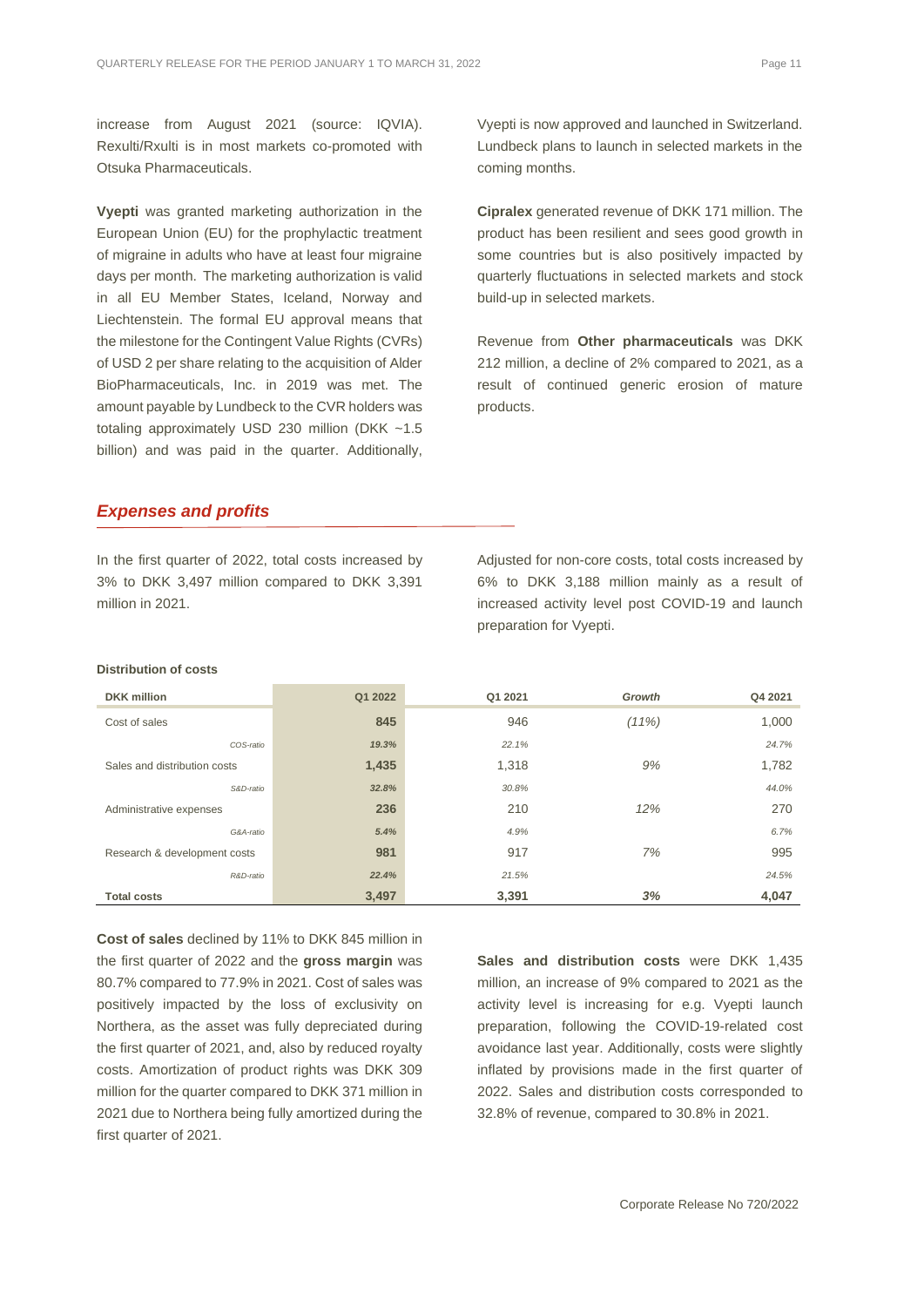**Administrative expenses** increased 12% to DKK 236 million, corresponding to 5.4% of total revenue.

**SG&A** costs were DKK 1,671 million compared to DKK 1,528 million in 2021. The SG&A ratio was 38.2%, compared to 35.8% in 2021 as activities were increased with the lifting of pandemic restrictions.

**Research & development costs** were DKK 981 million in the quarter with an R&D ratio of 22.4%. Compared to 2021, the R&D costs increased 7%.

**Depreciation, amortization and impairment losses**

Total **operational costs** (OPEX) reached DKK 2,652 million compared to DKK 2,445 million in 2021.

#### **Depreciation, amortization and impairment losses**

Depreciation, amortization and impairment losses, which are included in the individual expense categories, amounted to DKK 415 million in the first quarter of 2022 compared to DKK 470 million in 2021. Amortization of product rights was DKK 309 million compared to DKK 371 million in 2021.

| <b>DKK</b> million                      | Q1 2022        | Q1 2021 | Growth | Q4 2021 |
|-----------------------------------------|----------------|---------|--------|---------|
| Cost of sales                           | 368            | 418     | (12%)  | 374     |
| Sales and distribution cost             | 23             | 23      |        | 24      |
| Administrative expenses                 | $\overline{4}$ | 5       | (20%)  |         |
| Research & development costs            | 20             | 24      | (17%)  | 29      |
| <b>Total depreciation, amortization</b> |                |         |        |         |
| and impairment charges                  | 415            | 470     | (12%)  | 434     |

#### **Profit from operations (EBIT and core EBIT)**

Reported **EBIT** declined by 1% thereby reaching DKK 875 million. The **EBIT margin** reached 20.0% compared to 20.6% in 2021. **Core EBIT** declined by 6% to DKK 1,184 million compared to 2021 and **Core EBIT margin** was 27.1%. This development should be seen in the light of the expected increased activity level following the waning COVID-19 restrictions.

For definitions of the measures "Core Revenue", "Core EBIT", "Core EBIT margin" and "Core EPS", see note 4 *Core reporting*.

#### **Net financials, expenses**

Lundbeck generated a net financial expense of DKK 347 million in the first quarter of 2022, compared to a net financial expense of DKK 85 million in 2021.

<span id="page-11-0"></span>The expenses are primarily derived from the fair value adjustments on contingent consideration for the European Medicines Agency's (EMA) approval of Vyepti amounting to DKK 319 million, along with interest costs on the debt portfolio (including interest rate swaps), and banking costs.

#### **Tax**

The effective tax rate for the first quarter of 2022 is 22.0%. The tax rate is negatively impacted by the non-deductible CVR payment regarding Vyepti EMA approval but offset by the Danish research & development incentive.

#### **Profit and EPS**

**Profits** reached DKK 412 million for the first quarter of 2022 compared to DKK 621 million in 2021, as a consequence of increased activity level. The reported net profit corresponded to an **EPS** of DKK 2.07 versus an EPS of DKK 3.13 in 2021. **Core EPS** reached DKK 4.67 in the first quarter of 2022, compared to a Core EPS of DKK 4.65 in 2021.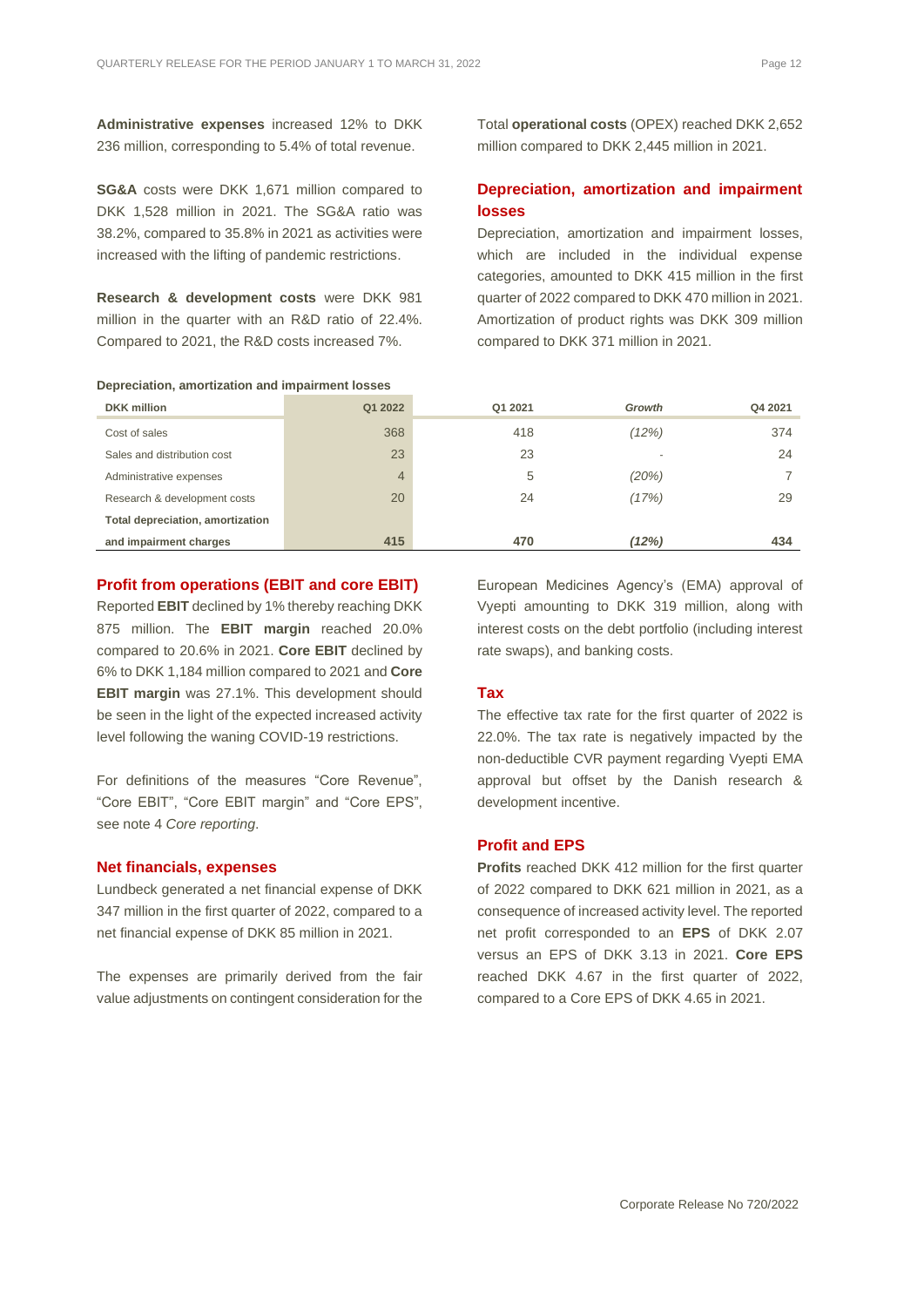### *Cash flows*

**Cash flows from operating activities** amounted to an outflow of DKK 205 million in the first quarter of 2022 compared to an inflow DKK 108 million in 2021. The development compared to 2021 primarily relates to the realized financial expense in connection with the payment of the contingent consideration for the EMA approval of Vyepti. The EMA approval of Vyepti triggered a payment to former Alder shareholders of USD 2/share. This resulted in a payment of DKK 1,566 million, consisting of DKK 490 million in operating activities and DKK 1,076 million in investing activities.

Lundbeck's **net cash flows from investing activities** were an outflow of DKK 1,163 million in the first quarter of 2022 compared to an outflow of DKK 84 million in first quarter of 2021. In 2022, the cash flow was driven by payment of contingent consideration related to the EMA approval of Vyepti. The cash flows from financing activities were an

inflow of DKK 669 million in the first quarter of 2022 compared to an outflow of DKK 2,303 million in 2021. The cash inflow mainly related to the drawing on the RCF needed for the payment triggered by the EMA approval of Vyepti.

In the first quarter of 2022, **the net cash outflow** reached DKK 699 million compared to an outflow of DKK 2,279 million in 2021 which included repayment of DKK 2.0 billion loan. The net cash flow in 2022 is impacted by the EMA approval of Vyepti and the dividend payout of DKK 397 million which was approved at the Annual General Meeting in March 2022.

**Net debt** has increased from DKK 4,711 million at the end of first quarter 2021 to DKK 5,003 million the same period in 2022. **Interest bearing debt** was DKK 6,617 million at the end of the first quarter of 2022 compared to DKK 6,372 million at the end of the first quarter of 2021.

#### **Selected cash flow figures**

| <b>DKK</b> million                      | Q1 2022  | Q1 2021  | Q4 2021 |
|-----------------------------------------|----------|----------|---------|
| <b>Profit from operations (EBIT)</b>    | 875      | 882      | 6       |
| Cash flows from operating activities    | (205)    | 108      | 424     |
| Cash flows from investing activities    | (1, 163) | (84)     | (319)   |
| Cash flows from operating and investing |          |          |         |
| activities (free cash flow)             | (1, 368) | 24       | 105     |
| Cash flows from financing activities    | 669      | (2,303)  | (341)   |
| Net cash flow for the period            | (699)    | (2, 279) | (236)   |

#### <span id="page-12-0"></span>*Financial position*

At 31 March 2022, Lundbeck's **total assets** amounted to DKK 35,071 million compared to DKK 34,653 million at the end of 2021.

<span id="page-12-1"></span>At 31 March 2022, Lundbeck's **equity** amounted to DKK 18,446 million, corresponding to an **equity ratio** of 52.6% compared to 52.7% at the end of 2021.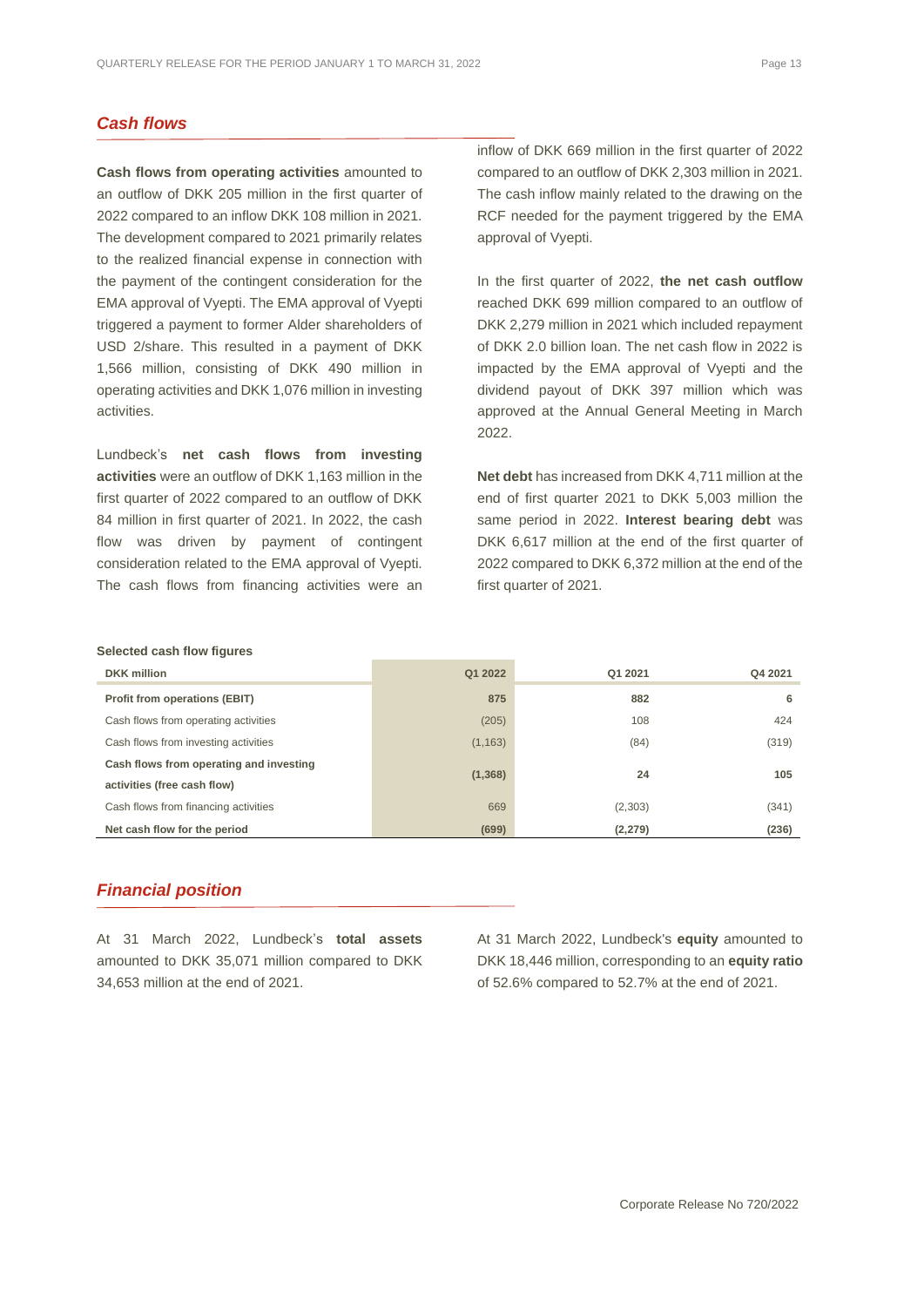#### *Lundbeck's development portfolio*

Lundbeck is developing several new and promising medicines for the treatment of brain diseases.

Pipeline developments are summarized below.



1) CGRP: Calcitonin gene-related peptide. 2) Three phase III clinical trials, supporting registration in Asia, including China and Japan: *SUNLIGHT, SUNRISE*, and *SUNSET*<br>trials. 3) PACAP: Pituitary adenylate cyclase acti HT2A and noradrenaline alpha<sub>19/2C</sub> receptors. 5) Pivotal phase I study finalized; In mid-2022, Lundbeck and Otsuka Pharmaceutical are planning to submit the aripiprazole 2-<br>month injectable formulation to the European Me FDA. 6) Monoacylglycerol lipase inhibitor ("MAGlipase"). 7) Spasticity in participants with Multiple Sclerosis.

#### **Hormonal / neuropeptide signaling: Eptinezumab - development and regulatory status**

Eptinezumab is a monoclonal antibody (mAb) that binds to calcitonin gene-related peptide (CGRP), a neuropeptide believed to play a key role in mediating and initiating migraines, with high specificity and potency. Eptinezumab is administered as a 30 minute intravenous (IV) infusion every three months, providing immediate and complete bioavailability.

In February 2020, Vyepti (eptinezumab-jjmr) was approved by the U.S. Food and Drug Administration (FDA) as the first FDA-approved IV treatment for the treatment of migraine in adults. In January 2022, Lundbeck announced that the European Commission has granted marketing authorization for Vyepti in the European Union (EU) for the prophylactic treatment of migraine in adults who have at least four migraine days per month. The approval follows the positive opinion on November 11, 2021, from the European Medicines Agency's (EMA) Committee for Medicinal Products for Human Use (CHMP). The EU marketing authorization is valid in all EU Member States, Iceland, Norway, and Liechtenstein.

Furthermore, Vyepti has been approved in U.A.E. (December 2020), in Canada (January 2021), in Kuwait (May 2021), in Australia (June 2021), in Singapore (September 2021), in Switzerland (October 2021), in Israel (December 2021), in Great Britain (January 2022), and in Brazil (February 2022).

Eptinezumab has been submitted for regulatory review in 12 additional markets: Argentina, Chile, Columbia, Indonesia, Hong Kong, Mexico, Philippines, Russia, Saudi Arabia, South Africa, Taiwan, and Thailand.

During 2021, Lundbeck initiated three phase III clinical trials, supporting registration in Asia, including China and Japan. The *SUNLIGHT* trial (NCT04772742) evaluates the efficacy of eptinezumab to prevent migraine and headache in patients with the combined diagnosis of chronic migraine and medication overuse headache. Patients are randomly allocated to placebo or eptinezumab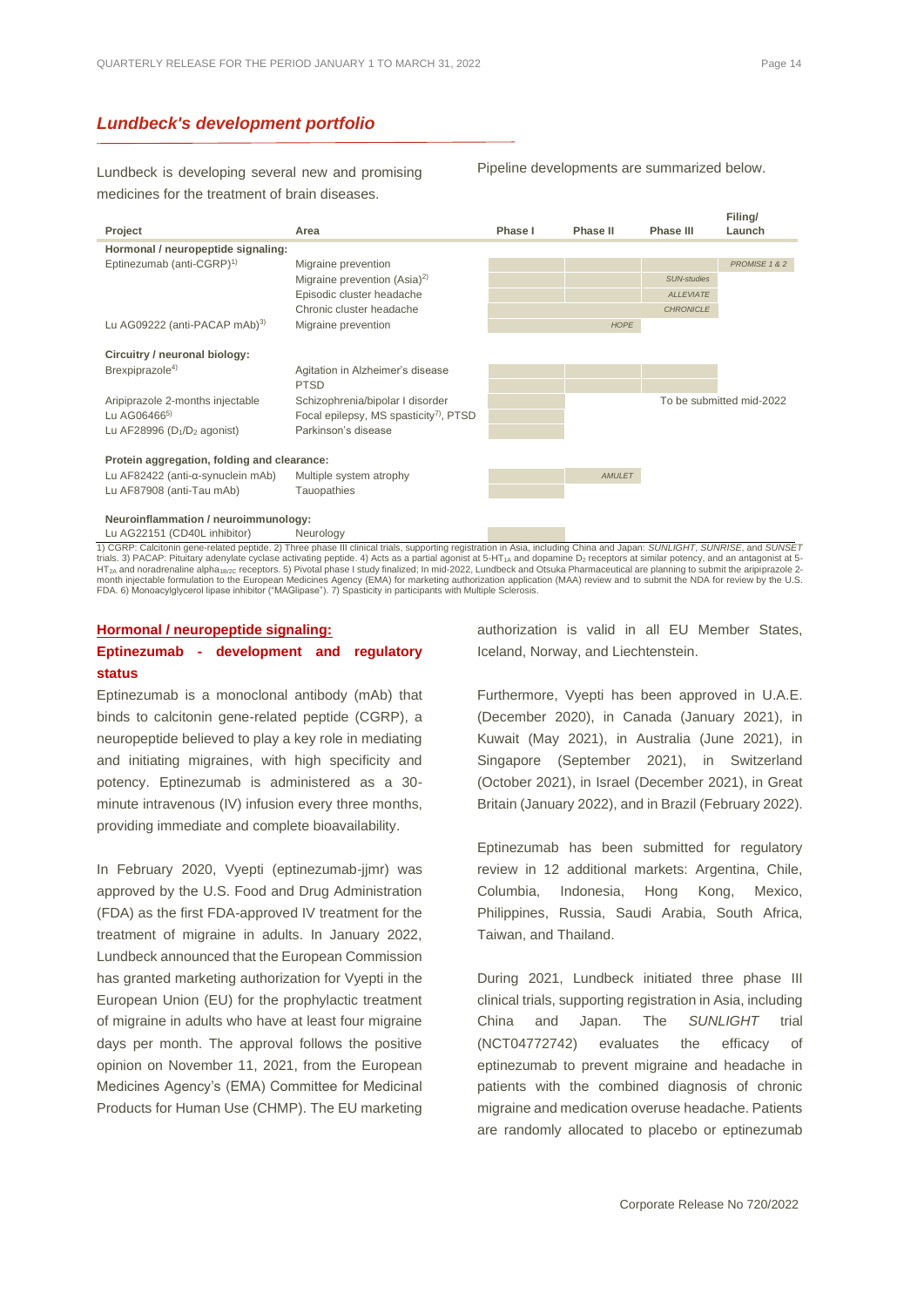100 mg given by IV infusion (n=182). The total study duration is approximately 36 weeks and includes a Screening Period (28-30 days), a Placebo-controlled Period (12 weeks), an Open-Label Period (12 weeks), and a Safety Follow-up Period (8 weeks).

The *SUNLIGHT* study recently completed recruitment. The *SUNRISE* trial (NCT04921384) evaluates the efficacy of eptinezumab to prevent migraine and headache in patients with chronic migraine. Patients will be randomly allocated to placebo or two treatment groups: eptinezumab 100 mg or 300 mg given by IV infusion (n=513). The total study duration is either approximately 36 weeks, including screening period and safety follow-up; or 24 weeks for patients in Japan that enter a separate open label extension trial, the *SUNSET* trial (NCT05064371). The *SUNSET* study will enroll approximately 100 patients with a total study duration of approximately 68 weeks.

In December 2020, Lundbeck initiated a phase III clinical study investigating the efficacy of eptinezumab in patients with episodic cluster headache (*ALLEVIATE*). The study (NCT04688775) is planned to recruit around 300 patients that will be randomly assigned to receive treatment consisting of two infusions of either eptinezumab or placebo in a cross-over manner. The total duration of the study is 24 weeks, including a safety follow up period of 8 weeks. During 2021, Lundbeck further initiated a 1 year safety and tolerability trial in participants with chronic cluster headache (*CHRONICLE*). The study (NCT05064397) is planned to recruit around 125 patients.

In March 2022, Lundbeck initiated an explorative, randomized, pragmatic open label study to evaluate the comparative effectiveness of eptinezumab against other advanced preventive medications in a real-world community setting in adult participants with episodic or chronic migraine (*EVEC*, NCT05284019). The objectives include exploring the comparative effectiveness on patient reported outcomes. The study is planned to enroll 200 patients.

#### **Lu AG09222 – phase II**

Lu AG09222 represents a potential new therapeutic option for the treatment of migraine, which unlike the recently available calcitonin gene-related peptide (CGRP) migraine treatment drug class, targets pituitary adenylate cyclase-activating polypeptide (PACAP). PACAP and its receptors are broadly expressed in the nervous system, including at sites implicated in migraine pathophysiology. In pre-clinical and clinical studies in healthy subjects, Lu AG09222 has shown to bind with high affinity to PACAP, thereby preventing PACAP from activating its receptors.

In 2021, Lundbeck completed a study confirming the target engagement of Lu AG09222 with PACAP (NCT04976309). In this study, the preventive effect of Lu AG09222 on vasodilation induced by PACAP was investigated and confirmed. Subsequently, in November 2021, Lundbeck initiated the *HOPE*-study, a randomized, double-blind, phase II, proof of concept study to assess efficacy, safety, and tolerability of Lu AG09222 as a treatment for the prevention of migraine (NCT05133323). A total of 230 patients, recruited from specialist settings, will be randomly allocated to one of three treatment groups: high/low dose of Lu AG09222 or placebo. In parallel with this, in 2021, Lundbeck initiated a multiple dose safety, pharmacokinetic (PK) and pharmacodynamic (PD) trial in subjects with allergic rhinitis (NCT05126316) to explore effects of Lu AG09222 in patients with elevated, circulating inflammatory biomarkers. The study aims to enroll 36 participants to receive AG09222 high dose, low dose, or placebo.

#### **Circuitry / neuronal biology:**

**Brexpiprazole – phase III in Alzheimer's agitation**

In April 2021, Lundbeck and Otsuka Pharmaceutical announced the decision to continue the recruitment of patients in a third phase III clinical trial of brexpiprazole in the treatment of agitation in patients with dementia of the Alzheimer's type (NCT03548584). The decision to continue the trial is based on the results of an independent interim analysis, supporting to progress the trial to the planned full enrollment of 330 patients.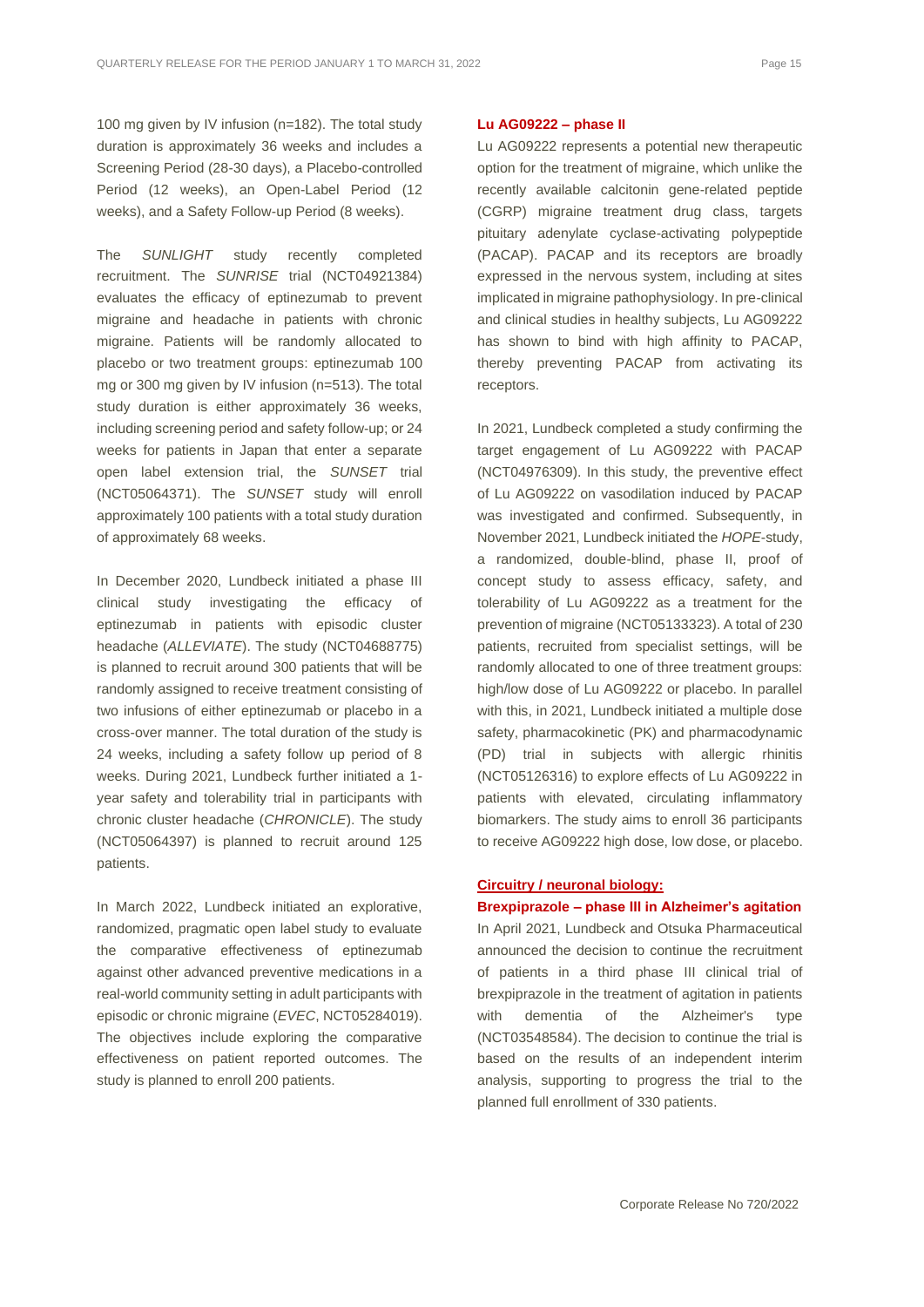The study is designed to assess the safety, tolerability and efficacy of brexpiprazole in the treatment of patients with agitation in Alzheimer's dementia. The trial consists of a continuous 12-week double-blind treatment period with a 30-day followup. The trial population is planned to include 330 male and female patients, aged 55–90 years, with a diagnosis of probable Alzheimer's disease.

The continuation of the study enables Lundbeck and Otsuka to further explore the efficacy of brexpiprazole to address the high unmet medical need in patients suffering from agitation in Alzheimer's type dementia.

The study completed enrolment of all patients early 2022 and is on track for results readout mid-2022.

The primary outcome in the study is change in the Cohen-Mansfield Agitation Inventory (CMAI) Total score. The key secondary outcome measure is change in the Clinical Global Impression – Severity of Illness (CGI-S) score, as related to symptoms of agitation.

#### **Brexpiprazole – phase III in Post-Traumatic Stress Disorder (PTSD)**

PTSD is a psychiatric disorder that can develop as a response to traumatic events, such as interpersonal violence, combat, life-threatening accidents or natural disasters. Core features of PTSD include a variety of symptoms, such as re-experiencing phenomena (i.e., flashbacks and nightmares), avoidance behavior, numbing (i.e., amnesia, anhedonia, withdrawal, negativism) and increased arousal (i.e., insomnia, irritability, poor concentration, hypervigilance). Psychiatric co-morbidities are common, and PTSD sufferers can also present with substance abuse, mood and other anxiety disorders, impulsive and dangerous behavior, and self-harm.

Lundbeck and Otsuka Pharmaceutical reported positive phase II data for the combination treatment of brexpiprazole and sertraline for the treatment of PTSD in November 2018. On basis of these data, Lundbeck and Otsuka Pharmaceutical initiated two pivotal phase III trials (NCT04124614; n=577 and NCT04174170; n=733), investigating the use of brexpiprazole in combination with sertraline in the treatment of PTSD, subsequent to an End of Phase II meeting with the U.S. FDA in May 2019. The execution of those two ongoing studies is challenged by the COVID-19 pandemic, primarily impacting enrollment rates. Therefore, Lundbeck and Otsuka Pharmaceutical have been seeking phase III program advice from the U.S. FDA. At a Type C meeting, the proposal for how to address the slow enrollment rates was discussed with the FDA. Provided FDA accepts the proposal, headline results are expected within the next 12 months.

#### **Aripiprazole – 2-Month Injectable (LAI) formulation**

Dosing every second month can add important benefits in terms of convenience for the patients and may increase treatment adherence as well as minimizing risk of missing doses, and it may reduce the potential need for medication monitoring by healthcare professionals, family, and caregivers.

In July 2019, Lundbeck and Otsuka Pharmaceutical initiated a pivotal phase Ib study (NCT04030143) to determine the safety, tolerability, and pharmacokinetics of multiple-dose administrations of aripiprazole to adult participants with schizophrenia or bipolar I disorder. The study was an open-label, multiple-dose, randomized, parallel-arm, multicenter study. In addition to assessment of safety and tolerability, the objective was to establish the similarity of aripiprazole concentrations on the last day of the dosing interval and the exposure in the last dosing interval following the final administration of aripiprazole into the gluteal muscle site. The study showed that the new 2-month formulation, while being safe and tolerable, provided effective plasma concentrations of aripiprazole for two months.

No further clinical studies are expected to be required and as a next step the regulatory agencies in the U.S. and the EU will be approached. Scale-up of manufacturing capacity is progressing at Otsuka Pharmaceuticals with regulatory submission gated on completing build and validation of new manufacturing capacity at Otsuka. The new 2-month formulation is an innovative addition to the LAI franchise and has patent protection until the early part of the next decade.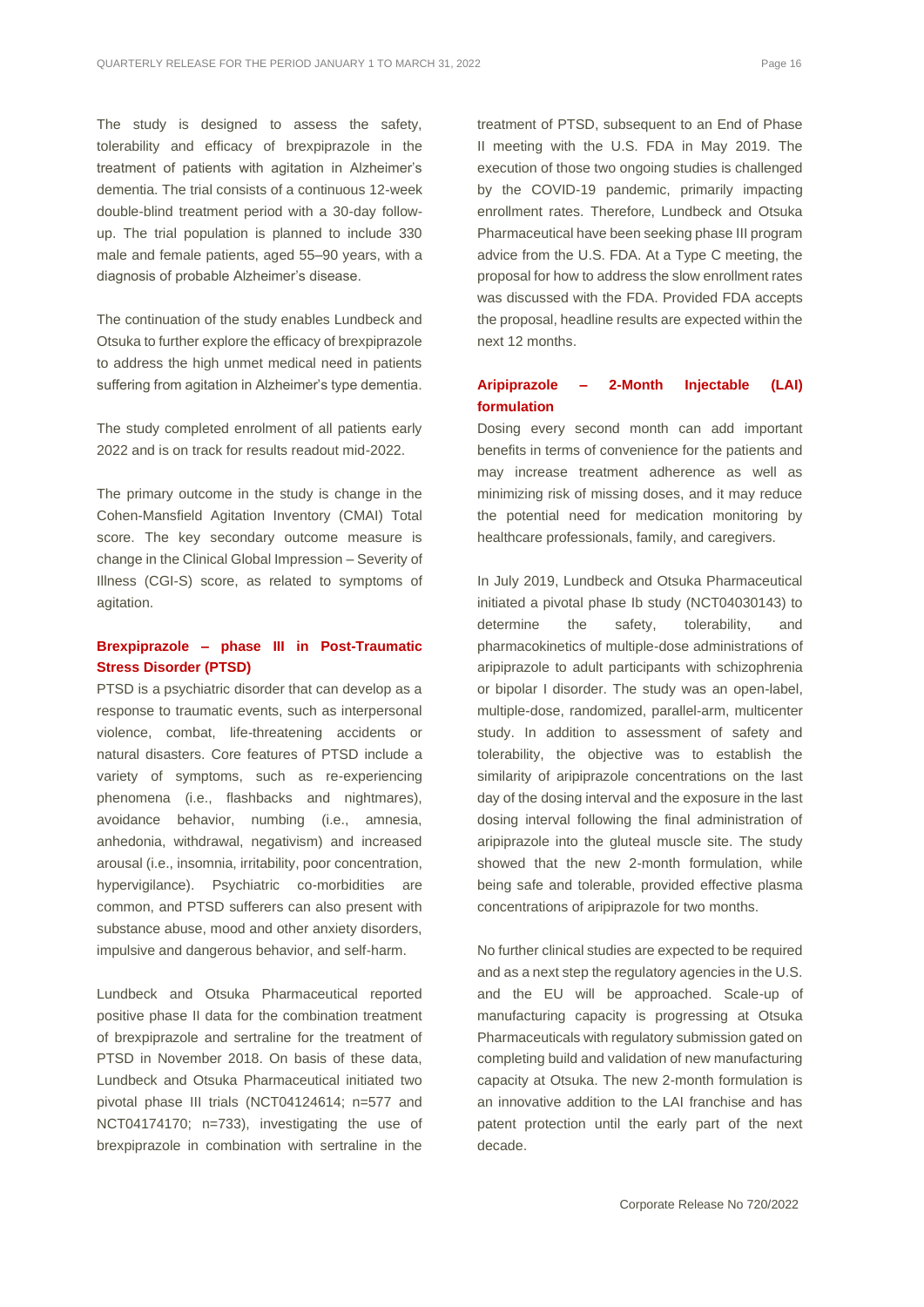Lundbeck and Otsuka Pharmaceutical are planning to submit the aripiprazole 2-month injectable formulation to the European Medicines Agency (EMA) for marketing authorization application (MAA) review by mid-2022. In addition, an NDA submission for review by the U.S. FDA is planned for mid-2022.

#### **Lu AG06466 – phase Ib**

Lu AG06466 (formerly ABX1431) is an inhibitor of the monoacylglycerol lipase (MAGL) and selective modulator of the endocannabinoid system, and thereby works to reduce excessive neurotransmission and neuroinflammation that are known pathophysiological hallmarks for a range of psychiatric and neurological disorders. A phase Ib study was initiated in September 2020 with the purpose to investigate the effect of Lu AG06466 after multiple doses in patients with PTSD (NCT04597450). Additional phase Ib investigational studies were initiated in multiple sclerosis spasticity in September 2021 (NCT04990219) and in treatment-resistant focal epilepsy in September 2021 (NCT05081518).

#### **Lu AF28996 – phase I**

Lu AF28996 is a small molecule with agonistic properties towards D1 and D2 receptors. Continuous D1 and D2 dopamine receptor stimulation may play an important role in motor control of Parkinson's disease patients. A Phase Ib study was initiated in February 2020 with the purpose to investigate the safety and tolerability as well as pharmacokinetics of Lu AF28996 in patients with Parkinson's disease (NCT04291859).

#### **Protein aggregation, folding and clearance: Lu AF82422 – phase II**

Lu AF82422 is a monoclonal antibody (mAb) targeting the pathological form of the protein alphasynuclein that is believed to play a pivotal role in the development and progression of multiple system atrophy (MSA), Parkinson's disease (PD), and other neurodegenerative diseases, such as synucleinopathies. By targeting pathological alphasynuclein with an antibody that will inhibit aggregation and potentially clear pathological alpha-synuclein from the brain, the project aims to demonstrate delay of disease progression with a therapeutic effect on disease burden and function. Lu AF82422 has been demonstrated to be well-tolerated in a phase I singleascending dose study, which was completed in July 2021. A phase II study (*AMULET*) was initiated in November 2021 (NCT05104476). The primary objective of the study is to evaluate the efficacy of Lu AF82422 versus placebo on disease progression in patients with MSA. Orphan drug designation for MSA was granted by EMA in April 2021.

#### **Lu AF87908 – phase I**

Lu AF87908 is a monoclonal antibody (mAb) targeting the pathological form of the hyperphosphorylated tau protein, which is believed to play a pivotal role in the development and progression of Alzheimer's disease and other tau-driven neurodegenerative disorders (primary tauopathies). Lu AF87908 binds to a specific tau epitope (pS396 tau) which is a dominating phosphorylation site in pathological tau. A phase I program on Lu AF87908 was initiated in September 2019 to investigate the safety and tolerability as well as pharmacokinetics of a single dose of Lu AF87908, in healthy subjects and patients with Alzheimer's Disease (NCT04149860). Trial execution has been delayed as accrual of patients has been impacted by COVID-19.

#### **Neuroinflammation / neuroimmunology:**

In October 2021, Lundbeck acquired an exclusive license to Lu AG22515 (formerly APB-A1) from AprilBio Co. Ltd in South Korea. Lu AG22515 is a high-affinity human mAb that blocks the CD40L/CD40 pathway through direct neutralization of CD40L, thereby affecting adaptive and innate immune responses. Lu AG22515 holds strong promise in the treatment of a wide range of autoimmune-related CNS disorders and neurological diseases with autoreactive T-cells, B-cells and marked presence of autoantibodies and inflammation. An Investigational New Drug (IND) has been opened in the U.S., and a First in Human study (NCT05136053) testing single ascending doses of Lu AG22515 in healthy volunteers was initiated in March 2022.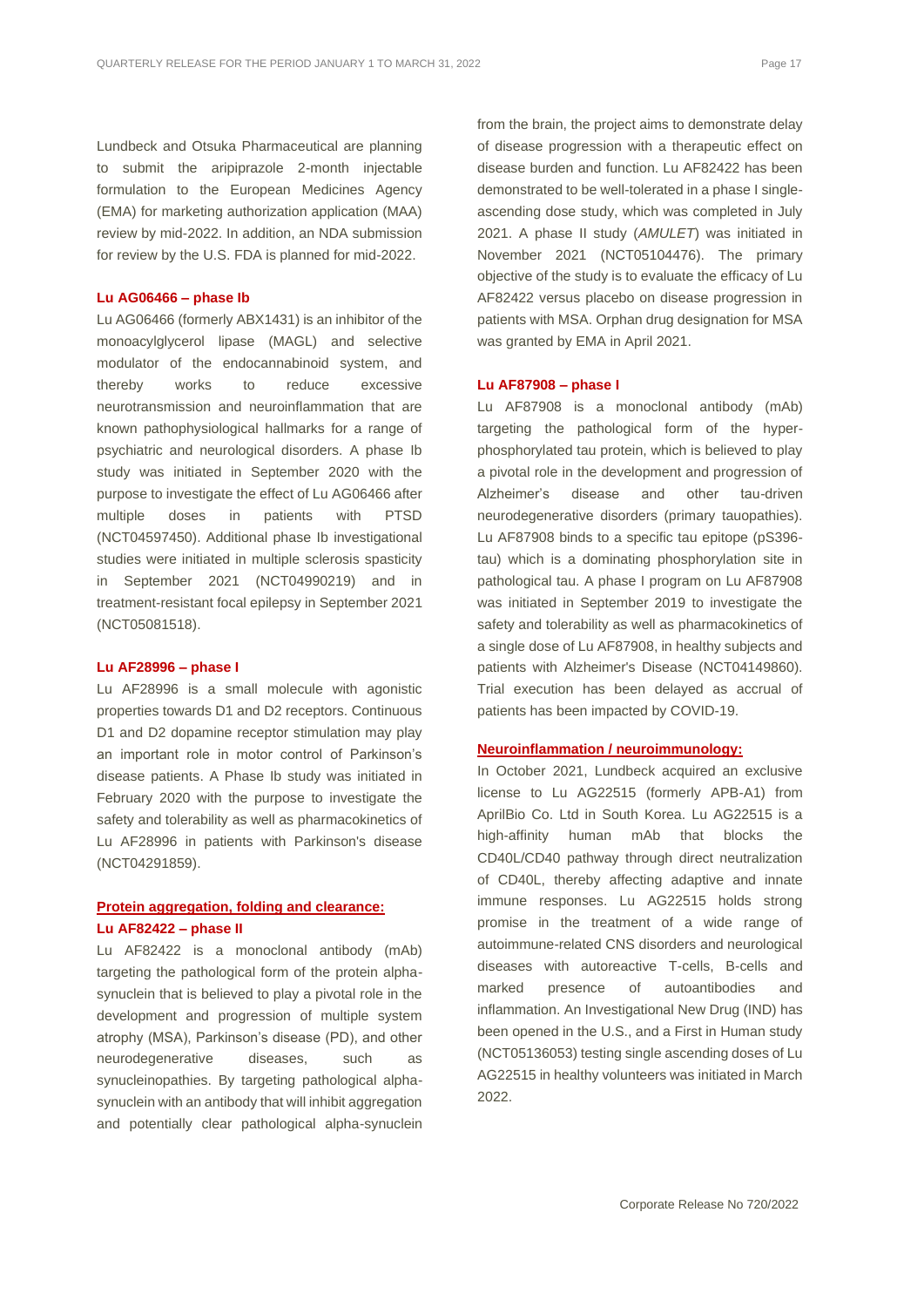#### <span id="page-17-0"></span>*Sustainability update*

In the first quarter of 2022, the annual Employee Satisfaction Survey (ESS) was carried out. Since 2019 and throughout the pandemic we have had an impressive 94% response rate. Lundbeck continues to be a top-in-class workplace with results well in the top quartile across all parameters compared to benchmark companies. We had a high score of 77 in Satisfaction & Motivation, on a scale from 0-100 with scores over 75 being 'high' and saw improvements in scores on collaboration and the working environment.

Lundbeck has set a 2022 sustainability target within business ethics to improve the score on the ESS

question: "*I am confident in raising an ethical or compliance concern*". The score remained high at 86.9 and increased slightly compared to 86.7 last year. We also maintain a high score on inclusion of 84. We continue to address Diversity and Inclusion (D&I) by working via several local and global D&I fora. A digital training program on unconscious bias has been completed in the first quarter by 90% of all employees globally. The remaining employees will complete the training in the second quarter of 2022, due to a staggered launch plan.

#### **Sustainability Key Performance Indicators**

| Category                                                         | Q1 2022        | Q1 2021 | Change (%) |
|------------------------------------------------------------------|----------------|---------|------------|
| Number of employees (FTE)                                        | 5,353          | 5,551   | $(3.6\%)$  |
| Scope 1 GHGs (Tone CO <sub>2-</sub> e)                           | 5,618          | 6,458   | (13%)      |
| Scope 2 GHGs – market based (Tone $CO2$ .e)                      | 1,317          | 1,982   | (34%)      |
| Scope 1+2 GHGs (Tone CO <sub>2-e</sub> )                         | 6,935          | 8.440   | (18%)      |
| Energy consumption (MWh)                                         | 32,248         | 31,712  | 1.6%       |
| Frequency of lost time accidents (Frequency)                     | 7.6            | 7.9     | $(3.4\%)$  |
| Work-related accidents with absence (Number)                     | $\overline{7}$ |         | 0%         |
| Compliance Hotline reports (Number)                              | 16             | 9       | N.A.       |
| Due Diligence screenings of suppliers and third parties (Number) | 22             | 34      | (35%)      |

Note: See Lundbeck Sustainability Report 2021 for accounting principles and definitions. 2021 company car emission estimated based on annual emission. Compliance<br>Hotline accounting policy has been updated to include multip *comparable with Q1 2021.* 

**Scope 1 and 2 emissions** have decreased by 18%. This is partly due to the Danish power purchase agreement with renewable electricity supply to the two Danish sites and partly due to a 22% reduction in emissions from company cars. The reduction in emissions from cars can be explained by improved data quality, more efficient cars and a slight increase in the number of electric vehicles with lower CO2e emissions.

**Energy consumption** in the first quarter has increased by 0.8%, primarily due to cold weather conditions requiring more energy and the running of a new air purification system (Regenerative Thermal Oxidizer) at our site in Lumsås.

In the first quarter of 2022, the number of **workrelated accidents** with absence is seven, which gives a frequency on 7.6 (target is 5.0). We do not see any trends in the types of accidents. None of the seven accidents are so-called high-consequence work-related accidents with absence that results in an injury from which the employee is not expected to recover fully to pre-injury health status within six months. Plans on decreasing the number of accidents on all production sites have been agreed, as well as global initiatives, and will be launched during 2022.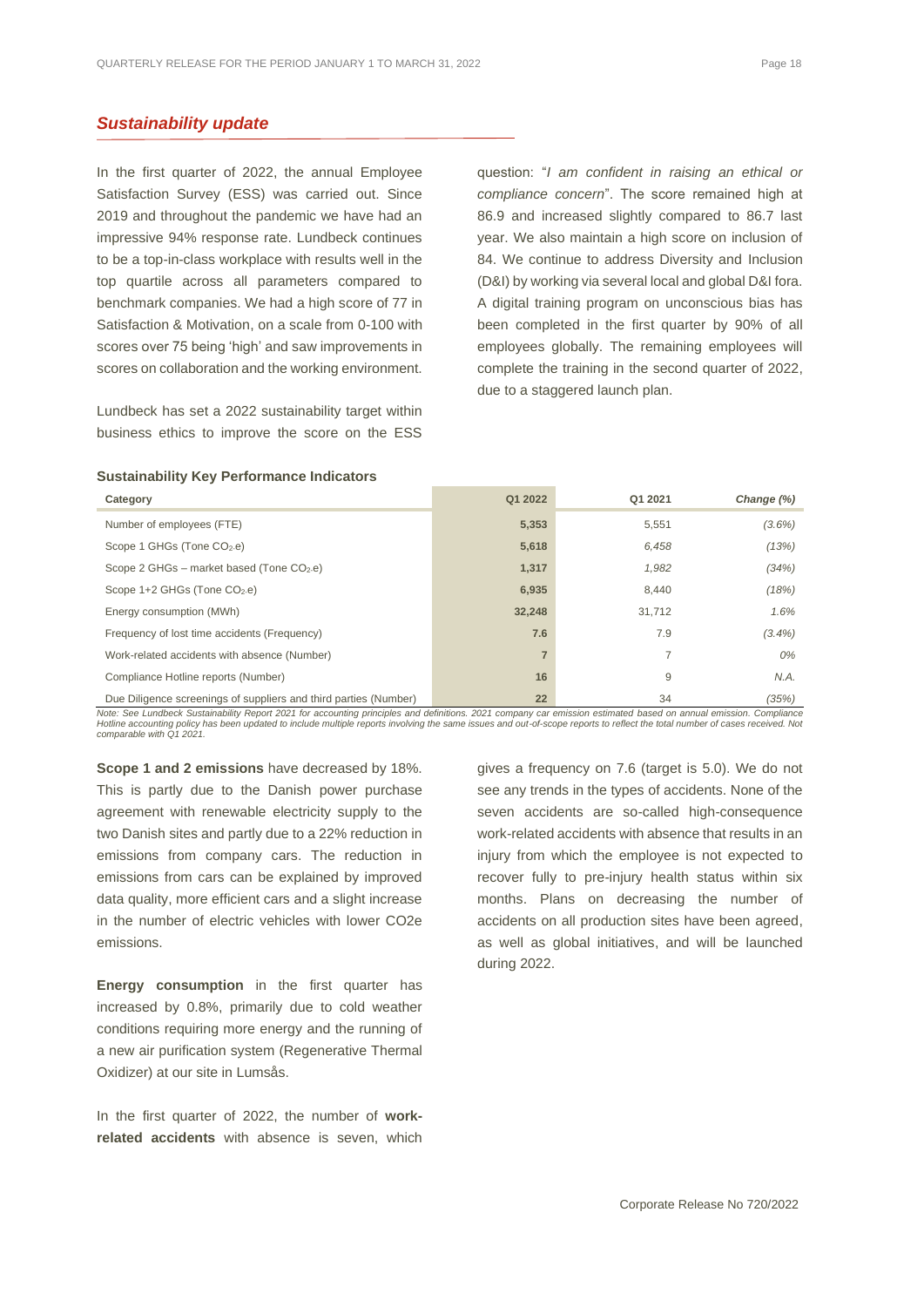Sixteen (16) new **Compliance Hotline** cases were reported. Note that compared to 2021, the accounting policy has been updated to include multiple reports involving the same issues and out-of-scope reports to reflect the total number of cases received. A Due Diligence assessment of 22 potential Third Parties was conducted, which identified five potential cases where one of more issues will be mitigated and monitored if the collaboration agreement is executed.

#### <span id="page-18-0"></span>*General corporate matters*

#### **Pending legal proceedings and regulatory**

Lundbeck is involved in a number of legal proceedings, including patent disputes, the most significant of which are described below. The outcome of these proceedings is not expected to have a material impact on the Group's financial position or cash flows beyond the amount already provided for in the financial statements, or it is too uncertain to make a reliable provision. Such proceedings will, however, develop over time, and new proceedings may occur which could have a material impact on the Group's financial position and/or cash flows.

In June 2013, Lundbeck received the European Commission's decision that agreements concluded with four generic competitors concerning citalopram violated competition law. The decision included fining Lundbeck EUR 93.8 million (approximately DKK 700 million). Lundbeck paid and expensed the fine in the third quarter of 2013. In March 2021 the European Court of Justice rejected Lundbeck's final appeal of the European Commission's decision. So-called "follow-on claims" for reimbursement of alleged losses, resulting from alleged violation of competition law, often arise when decisions and fines issued by the European Commission are upheld by the European Court of Justice. Health authorities in the UK and an umbrella organization of Dutch health insurance companies have taken formal protective steps against Lundbeck with the principal purpose of preventing potential claims from being time-barred under the applicable statutes of limitation. In September 2021, the UK proceedings were transferred from the High Court to the Competition Appeal Tribunal at the request of the parties. Lundbeck expects that the UK health authorities will now pursue their alleged claims. Further, in late October 2021, Lundbeck received a writ of summons from a German health care company claiming compensation for an alleged loss of profit plus interest payments, allegedly resulting from Lundbeck's conclusion of agreements with two of the four generic competitors, which were comprised by the EU Court of Justice ruling. Lundbeck is preparing its defense and it may take several years before a final conclusion is reached by the German courts. Finally, in March and April 2022 Lundbeck received letters from several of the regional health authorities in Spain specifically stating that they are intended to interrupt the statute of limitation. It is still uncertain whether the health authorities in Spain will actively pursue any claims. Lundbeck disagrees with all claims and intends to defend itself against them.

In Canada, Lundbeck is involved in three product liability class-action lawsuits relating to Cipralex/Celexa® (two cases alleging various Celexa-induced birth defects and one case against several SSRI manufacturers (incl. Lundbeck) alleging that SSRI (Celexa/Lexapro) induces autism birth defect), three relating to Abilify Maintena (alleging i.a. failure to warn about compulsive behavior side effects) and one relating to Rexulti (also alleging i.a. failure to warn about compulsive behavior side effects). The cases are in the preliminary stages and as such there is significant uncertainty as to how these lawsuits will be resolved. Lundbeck strongly disagrees with the claims raised.

In 2018, Lundbeck entered into settlements with three of four generic companies involved in an Australian federal court case, in which Lundbeck was pursuing patent infringement and damages claims over the sale of escitalopram products in Australia. Lundbeck received AUD 51.7 million (DKK 242 million) in 2018. In Lundbeck's case against the last of the four generic companies, Sandoz Pty Ltd, the Federal Court found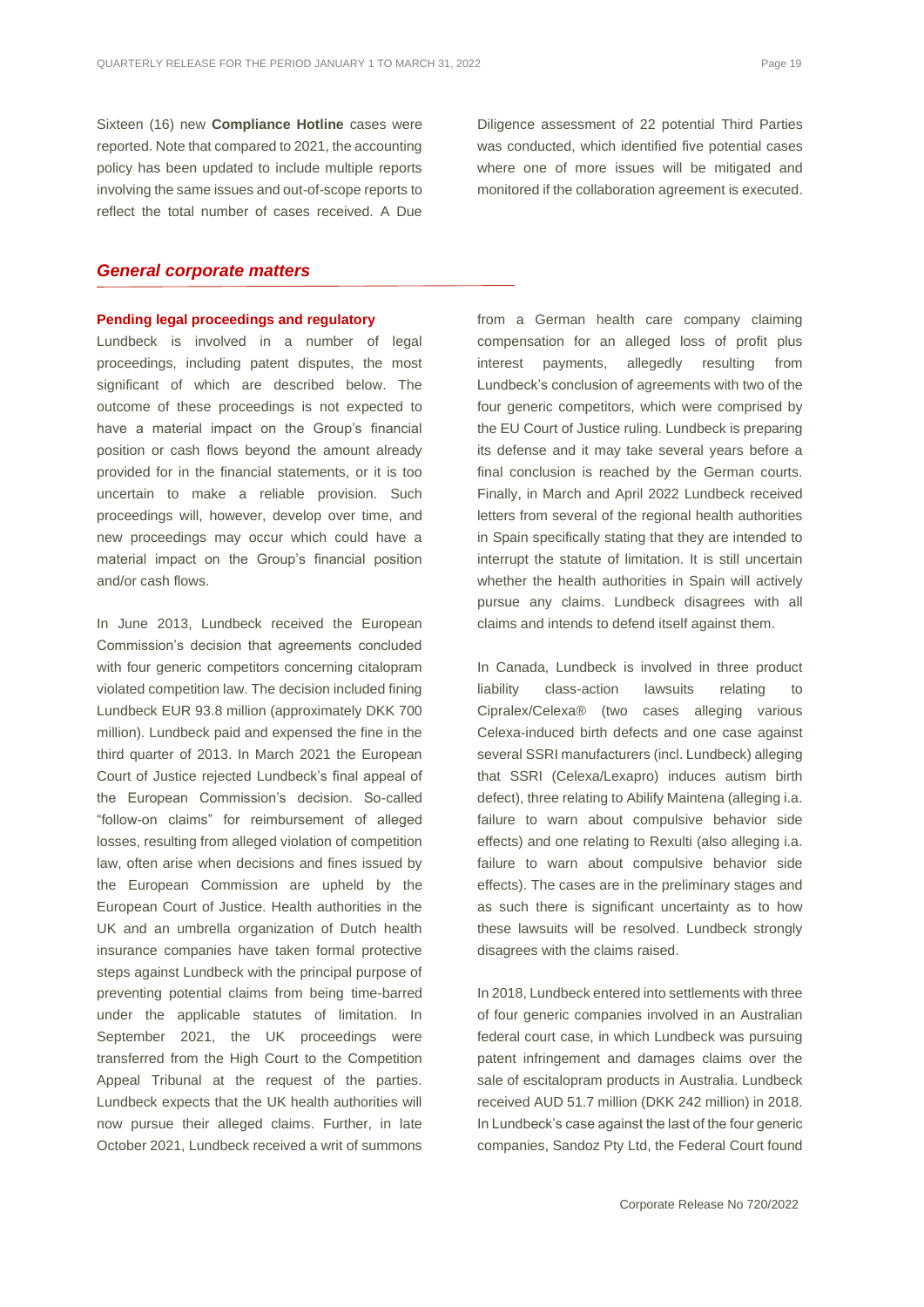that Sandoz Pty Ltd had infringed Lundbeck's escitalopram patent between 2009 and 2012 and awarded Lundbeck AUD 26.3 million in damages. Sandoz' appeal of the decision was heard in May 2019 and the Full Federal Court has in August 2020 allowed Sandoz' appeal and decided that Sandoz is not liable for damages. The High Court of Australia has now allowed Lundbeck's appeal and overturned the Full Federal Court decision on all major issues. The case will be sent back to the Federal Court for recalculation of damages and Lundbeck's appeal of the Australian Patent Office's decision to grant Sandoz a license will be restarted.

Together with Takeda, Lundbeck instituted patent infringement proceedings against 16 generic companies in response to their filing of Abbreviated New Drug Applications ("ANDAs") with the U.S. FDA seeking to obtain marketing approval for generic versions of Trintellix in the U.S. Two opponents have since withdrawn and Lundbeck has settled with eight opponents. As communicated by Lundbeck in company release no. 706 dated October 1, 2021, the cases against the six remaining opponents (the "ANDA Filers") has been decided by the U.S. District Court for the District of Delaware (the 'Court'). The Court found that Lundbeck's patent protecting the active ingredient in Trintellix, vortioxetine (U.S. Patent No. 7,144,884) is valid. The active ingredient patent expires on June 17, 2026, with an expected six-month pediatric exclusivity period extending to December 17, 2026. Assuming the ruling is confirmed at appeal, final approval will not be granted to the relevant ANDA Filers until after expiration of the active ingredient patent, including any extension or additional periods of exclusivity. A total of seven other patents asserted at trial were found by the Court to be valid or their validity was not challenged during the trial. The Court decided that none of the seven other patents were infringed by the relevant ANDA Filers, except that Lupin was found to infringe a patent covering Lundbeck's process for manufacturing vortioxetine. Unless and until the Court's ruling is reversed on appeal, the patents found not infringed by a particular ANDA Filer will not prevent that ANDA

Filer from receiving final approval. For details on each of the patents comprised by the case, please see the company release no. 706. The Court's decision has been appealed by Lundbeck to the U.S. Court of Appeals for the Federal Circuit. Lupin has appealed with respect to the process patent and the ANDA Filers have cross appealed with respect to the validity of two of the seven other patents.

Together with Otsuka Pharmaceutical, Lundbeck has instituted patent infringement proceedings against several generic companies that have applied for marketing authorization for generic versions of Rexulti in the U.S. Lundbeck has strong confidence in the Rexulti patents. The U.S. FDA cannot grant marketing authorization in the U.S. to the generic companies before the patents expire, unless the generic companies receive decisions in their favor. Trial is scheduled to begin on later in 2022. The compound patent, including patent term extensions, will expire in the U.S. on June 23, 2029. A patent for the specific formulation used will expire September 12, 2032.

Lundbeck received a Civil Investigative Demand ("CID") from the U.S. Department of Justice ("DOJ") in March 2020. The CID seeks information regarding the sales, marketing, and promotion of Trintellix. Lundbeck is cooperating with the DOJ.

In the U.S., Lundbeck is involved in three product liability lawsuits relating to Lexapro (alleging Lexapro induces birth defects). The cases are in the preliminary stages. Lexapro was marketed by Forest Labs. in the U.S. Lundbeck will vigorously defend against the claims raised.

#### **Conference call**

Today at 13.00 CET, Lundbeck will be hosting a conference call for the financial community. You can find dial-ins and a link for webcast online at www.lundbeck.com under the Investor section.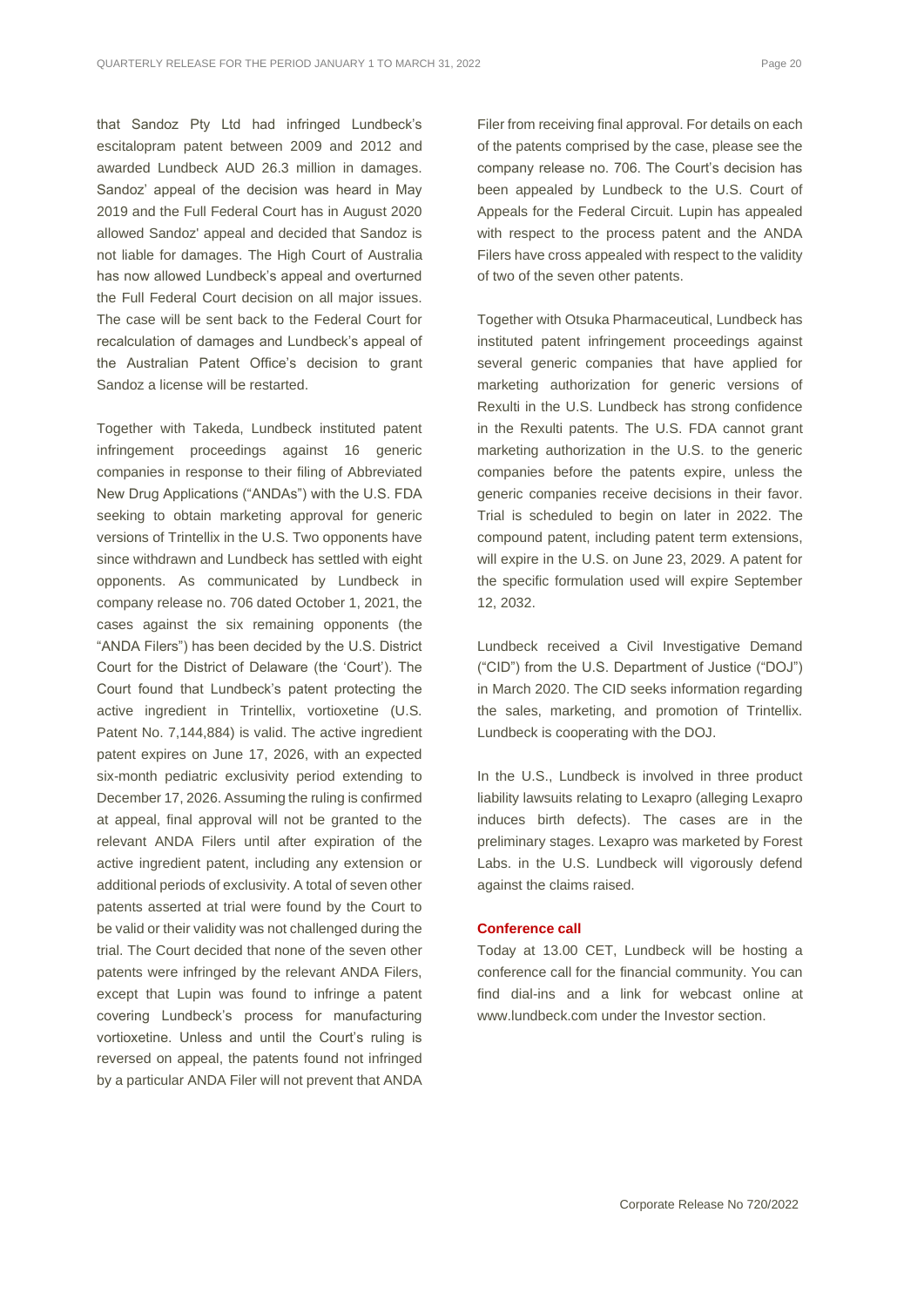# <span id="page-20-0"></span>STATEMENT OF THE BOARD OF DIRECTORS AND THE REGISTERED EXECUTIVE MANAGEMENT

The Board of Directors and the Registered Executive Management have discussed and adopted the interim report of H. Lundbeck A/S for the period January 1 to March 31, 2022. The interim report is presented in accordance with IAS 34 Interim Financial Reporting, as adopted by the EU and additional Danish disclosure requirements for the interim reports of listed companies.

We consider the accounting policies applied to be appropriate. Accordingly, the interim report gives a true and fair view of the Group's assets, liabilities and financial position as of March 31, 2022, and of the results of the Group's operations and cash flows for the period, which ended on March 31, 2022.

In our opinion, the Management's Review gives a true and fair view of activity developments, the Group's general financial position and the results for the period. It also gives a fair view of the significant risks and uncertainty factors that may affect the Group relative to the disclosures in the Annual Report 2021.

The interim report has not been subject to audit or reviewed by the company's independent auditors.

Valby, May 11, 2022

#### **Registered Executive Management**

| Deborah Dunsire<br>President and CEO          | Lars Bang<br><b>Executive Vice President,</b><br>Product Development & Supply | Per Johan Luthman<br><b>Executive Vice President,</b><br>Research & Development | Jacob Tolstrup<br>Executive Vice President,<br><b>Commercial Operations</b> |
|-----------------------------------------------|-------------------------------------------------------------------------------|---------------------------------------------------------------------------------|-----------------------------------------------------------------------------|
| <b>Board of Directors</b>                     |                                                                               |                                                                                 |                                                                             |
| Lars Søren Rasmussen<br>Chairman of the Board | Lene Skole-Sørensen<br>Deputy Chairman of the Board                           | Santiago Arroyo                                                                 | Jeffrey Berkowitz                                                           |
| Lars Erik Holmqvist                           | Jeremy Max Levin                                                              | Ilse Dorothea Wenzel                                                            |                                                                             |
| Hossein Armandi<br>Employee representative    | Dorte Clausen<br>Employee representative                                      | Lasse Skibsbye<br>Employee representative                                       | Camilla Gram Andersson<br>Employee representative                           |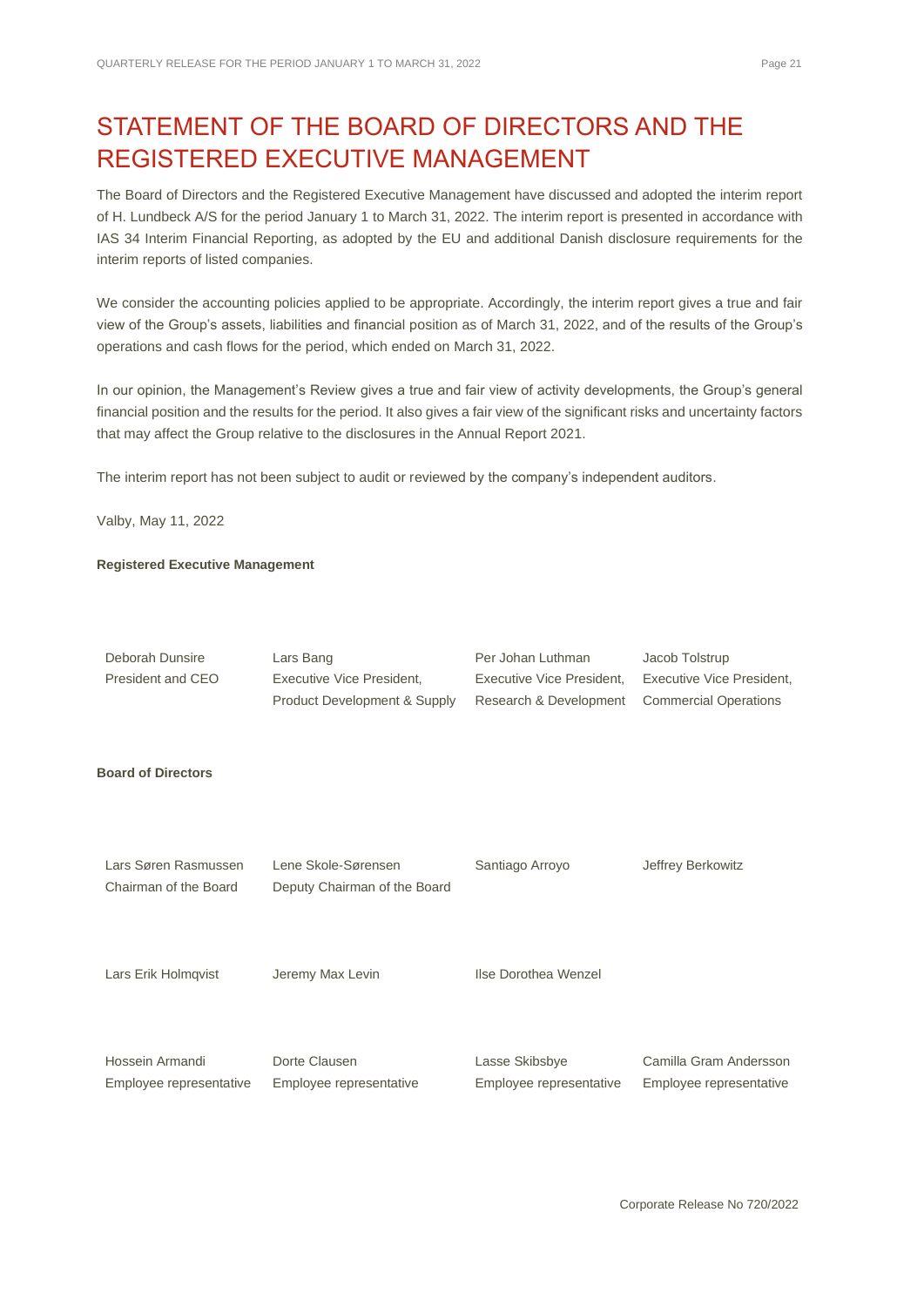# <span id="page-21-0"></span>CONDENSED FINANCIAL STATEMENTS

### *Statement of profit or loss*

| <b>DKK</b> million                       | Q1 2022 | Q1 2021 | FY 2021 |
|------------------------------------------|---------|---------|---------|
| Revenue                                  | 4,372   | 4,273   | 16,299  |
| Cost of sales                            | 845     | 946     | 3,648   |
| Gross profit                             | 3,527   | 3,327   | 12,651  |
|                                          |         |         |         |
| Sales and distribution costs             | 1,435   | 1,318   | 5,885   |
| Administrative expenses                  | 236     | 210     | 933     |
| Research and development costs           | 981     | 917     | 3,823   |
| <b>Profit from operations (EBIT)</b>     | 875     | 882     | 2,010   |
|                                          |         |         |         |
| Net financials, expenses                 | 347     | 85      | 429     |
| Profit before tax                        | 528     | 797     | 1,581   |
|                                          |         |         |         |
| Tax on profit for the period             | 116     | 176     | 263     |
| Profit for the period                    | 412     | 621     | 1,318   |
|                                          |         |         |         |
| Earnings per share, basic (EPS) (DKK)    | 2.07    | 3.13    | 6.63    |
| Earnings per share, diluted (DEPS) (DKK) | 2.07    | 3.13    | 6.63    |

## *Statement of comprehensive income*

| <b>DKK</b> million                                                                                                     | Q1 2022                                              | Q1 2021 | FY 2021 |
|------------------------------------------------------------------------------------------------------------------------|------------------------------------------------------|---------|---------|
| Profit for the period                                                                                                  | 412                                                  | 621     | 1,318   |
| Actuarial gains/losses                                                                                                 |                                                      |         | (1)     |
| Tax<br>Items that will not be reclassified subsequently to<br>profit or loss                                           | $\overline{\phantom{a}}$<br>$\overline{\phantom{a}}$ | ۰       | (1)     |
| Exchange rate gains/losses on investments in foreign<br>subsidiaries<br>Exchange rate gains/losses on additions to net | 238                                                  | 476     | 960     |
| investments in foreign subsidiaries                                                                                    | (8)                                                  | (104)   | (157)   |
| Hedging of net investments in foreign subsidiaries                                                                     | (26)                                                 | (90)    | (127)   |
| Deferred exchange gains/losses, hedging                                                                                | (143)                                                | (162)   | (340)   |
| Deferred fair value of interest rate swaps                                                                             | 25                                                   | 4       | 63      |
| Exchange gains/losses, hedging (transferred to the<br>hedged items)                                                    | 89                                                   | (68)    | (53)    |
| Tax                                                                                                                    | 14                                                   | 46      | 137     |
| Items that may be reclassified subsequently to<br>profit or loss                                                       | 189                                                  | 102     | 483     |
| Other comprehensive income                                                                                             | 189                                                  | 102     | 482     |
| <b>Comprehensive income</b>                                                                                            | 601                                                  | 723     | 1,800   |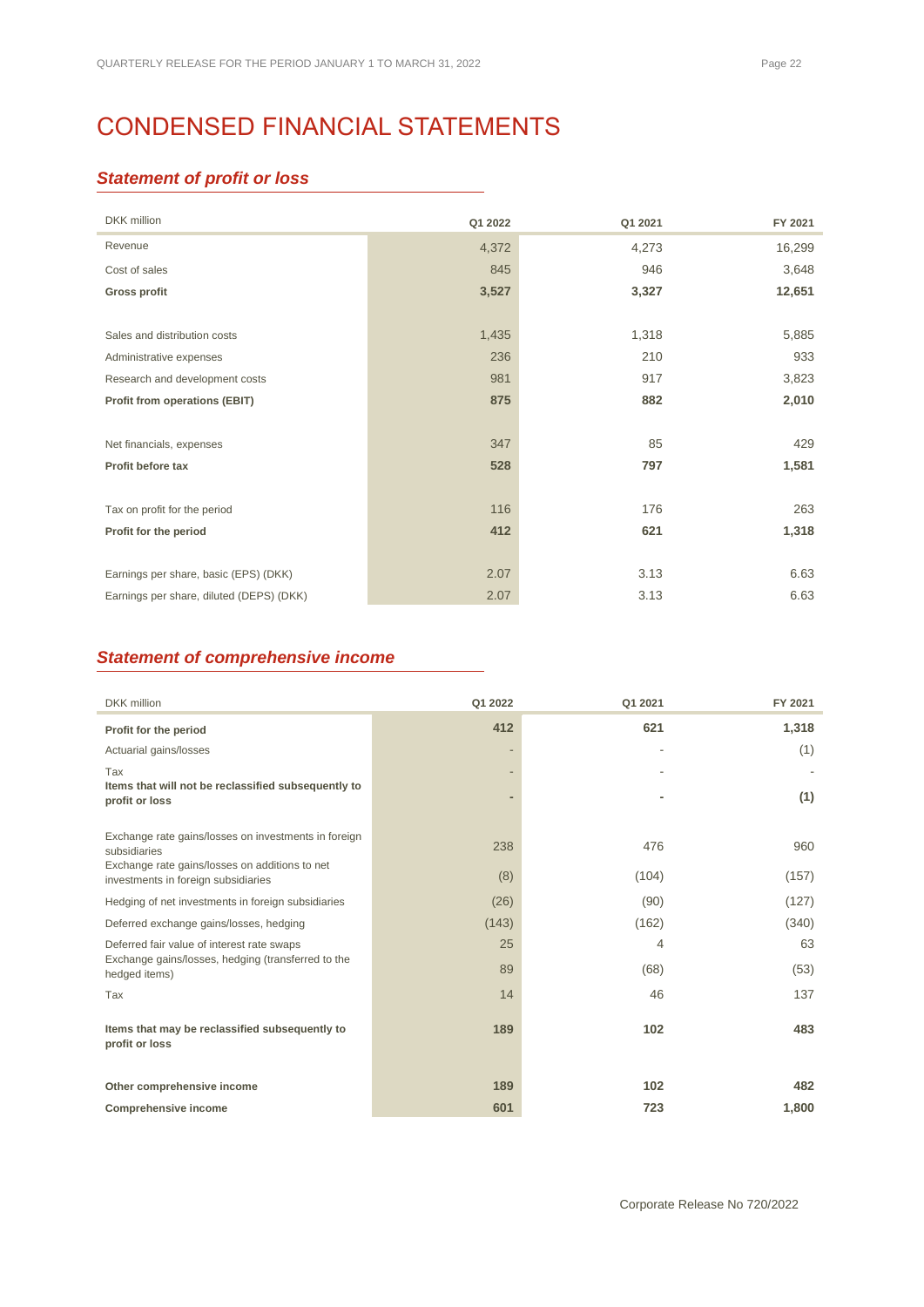# *Condensed statement of financial position*

| <b>DKK</b> million                   | 31.03.2022       | 31.03.2021     | 31.12.2021       |
|--------------------------------------|------------------|----------------|------------------|
| <b>Assets</b>                        |                  |                |                  |
| Intangible assets                    | 22,714           | 23,133         | 22,750           |
| Property, plant and equipment        | 2,893            | 2,758          | 2,907            |
| Other financial assets               | 54               | 82             | 57               |
| Other receivables                    | 160              | 119            | 134              |
| Deferred tax assets                  | 206              | 266            | 193              |
| <b>Non-current assets</b>            | 26,027           | 26,358         | 26,041           |
|                                      |                  |                |                  |
| Inventories                          | 3,518            | 2,582          | 2,775            |
| Receivables                          | 3,912            | 3,864          | 3,558            |
| Cash and bank balances               | 1,614            | 1,661          | 2,279            |
| <b>Current assets</b>                | 9,044            | 8,107          | 8,612            |
|                                      |                  |                |                  |
| <b>Assets</b>                        | 35,071           | 34,465         | 34,653           |
|                                      |                  |                |                  |
| <b>Equity and liabilities</b>        |                  |                |                  |
| Share capital                        | 996              | 996            | 996              |
| Foreign currency translation reserve | 1,086            | 412            | 874              |
| Hedging reserve                      | (185)            | (81)<br>15,896 | (162)            |
| Retained earnings<br><b>Equity</b>   | 16,549<br>18,446 | 17,223         | 16,571<br>18,279 |
|                                      |                  |                |                  |
| Retirement benefit obligations       | 286              | 288            | 288              |
| Deferred tax liabilities             | 1,482            | 1,522          | 1,448            |
| Provisions                           | 126              | 142            | 92               |
| Bank debt and bond debt              | 5,945            | 5,314          | 4,783            |
| Lease liabilities                    | 442              | 438            | 453              |
| Other payables                       | 514              | 1,574          | 492              |
| <b>Non-current liabilities</b>       | 8,795            | 9,278          | 7,556            |
|                                      |                  |                |                  |
| Retirement benefit obligations       | 1                | $\overline{2}$ | 1                |
| Provisions                           | 1,359            | 1,485          | 1,405            |
| Bank debt                            |                  | 400            |                  |
| Trade payables                       | 4,138            | 3,667          | 3,914            |
| Lease liabilities                    | 84               | 79             | 86               |
| Income taxes payable                 | 528              | 834            | 519              |
| Other payables                       | 1,720            | 1,497          | 2,893            |
| <b>Current liabilities</b>           | 7,830            | 7,964          | 8,818            |
|                                      |                  |                |                  |
| <b>Liabilities</b>                   | 16,625           | 17,242         | 16,374           |
|                                      |                  |                |                  |
| <b>Equity and liabilities</b>        | 35,071           | 34,465         | 34,653           |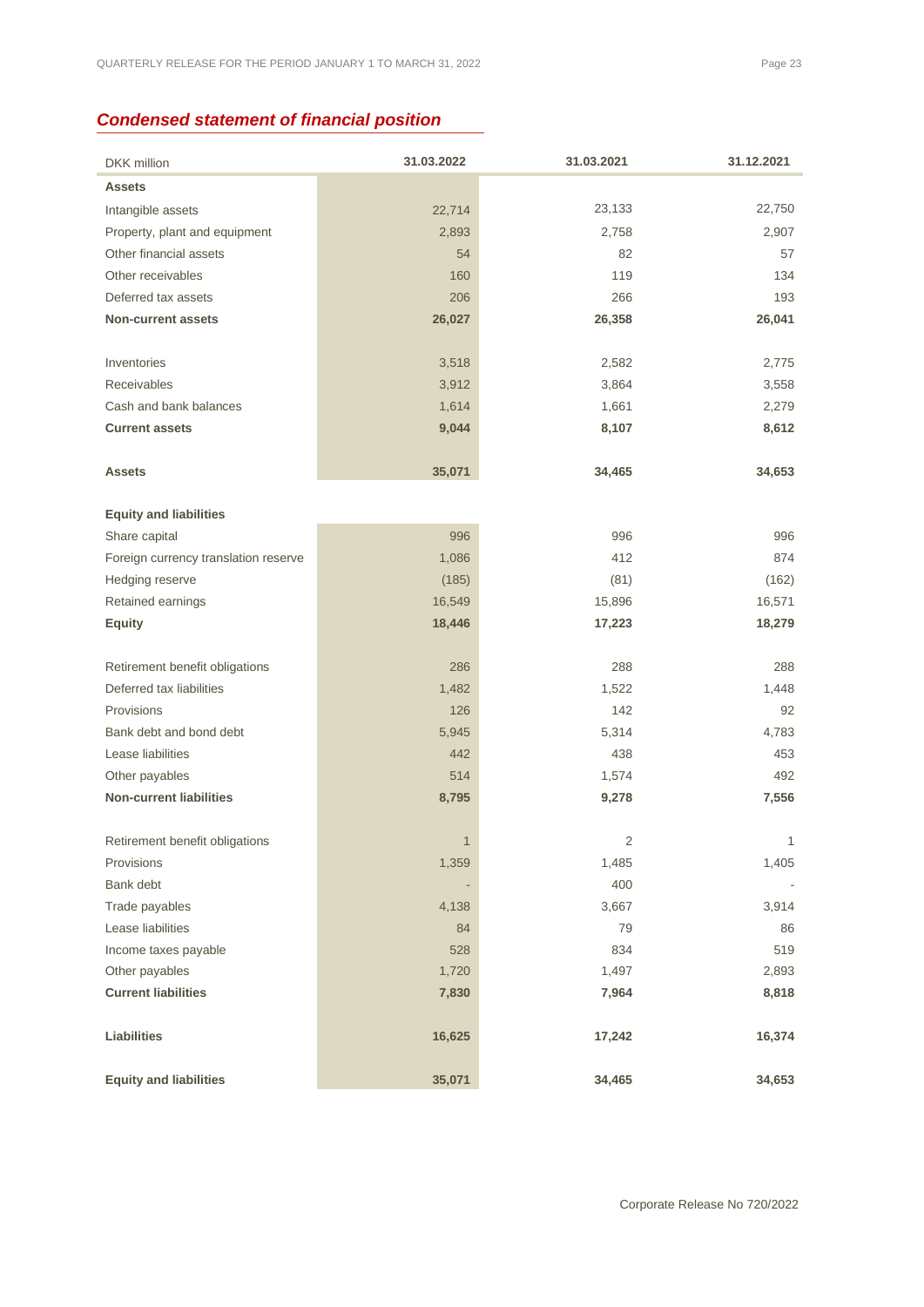# *Statement of changes in equity*

|                                     |               | Foreign<br>currency    |                          |                      |                     |
|-------------------------------------|---------------|------------------------|--------------------------|----------------------|---------------------|
| DKK million                         | Share capital | translation<br>reserve | Hedging<br>reserve       | Retained<br>earnings | <b>Total equity</b> |
| Equity at 1 January 2022            | 996           | 874                    | (162)                    | 16,571               | 18,279              |
|                                     |               |                        |                          |                      |                     |
| Profit for the period               | ٠             | ۰                      |                          | 412                  | 412                 |
| Other comprehensive income          |               | 212                    | (23)                     | ۰                    | 189                 |
| <b>Comprehensive income</b>         | ٠             | 212                    | (23)                     | 412                  | 601                 |
|                                     |               |                        |                          |                      |                     |
| Distributed dividends, gross        | ٠             | ٠                      | ٠                        | (398)                | (398)               |
| Dividends received, treasury shares |               |                        | ٠                        | 1                    |                     |
| Buyback of treasury shares          |               |                        |                          | (45)                 | (45)                |
| Incentive programs                  |               | ۰                      | ٠                        | 8                    | 8                   |
| Tax on other transactions in equity | ٠             | ۰                      | $\overline{\phantom{a}}$ | ٠                    |                     |
| <b>Other transactions</b>           |               |                        | ٠                        | (434)                | (434)               |
|                                     |               |                        |                          |                      |                     |
| Equity at 31 March 2022             | 996           | 1,086                  | (185)                    | 16,549               | 18,446              |

|                                     |               | Foreign<br>currency    |                    |                      |                     |
|-------------------------------------|---------------|------------------------|--------------------|----------------------|---------------------|
| DKK million                         | Share capital | translation<br>reserve | Hedging<br>reserve | Retained<br>earnings | <b>Total equity</b> |
| Equity at 1 January 2021            | 996           | 134                    | 95                 | 15,748               | 16,973              |
|                                     |               |                        |                    |                      |                     |
| Profit for the period               | ٠             |                        |                    | 621                  | 621                 |
| Other comprehensive income          |               | 278                    | (176)              |                      | 102                 |
| <b>Comprehensive income</b>         | ٠             | 278                    | (176)              | 621                  | 723                 |
|                                     |               |                        |                    |                      |                     |
| Distribution of dividends, gross    |               |                        |                    | (498)                | (498)               |
| Dividends received, treasury shares | ٠             | ۰                      | ٠                  | 1                    | 1                   |
| Buyback of treasury shares          |               | ۰                      | ٠                  | (34)                 | (34)                |
| Incentive programs                  |               |                        |                    | 10                   | 10                  |
| Tax on other transactions in equity |               | ۰                      | ٠                  | 48                   | 48                  |
| <b>Other transactions</b>           | ٠             | ۰                      | ٠                  | (473)                | (473)               |
|                                     |               |                        |                    |                      |                     |
| Equity at 31 March 2021             | 996           | 412                    | (81)               | 15,896               | 17,223              |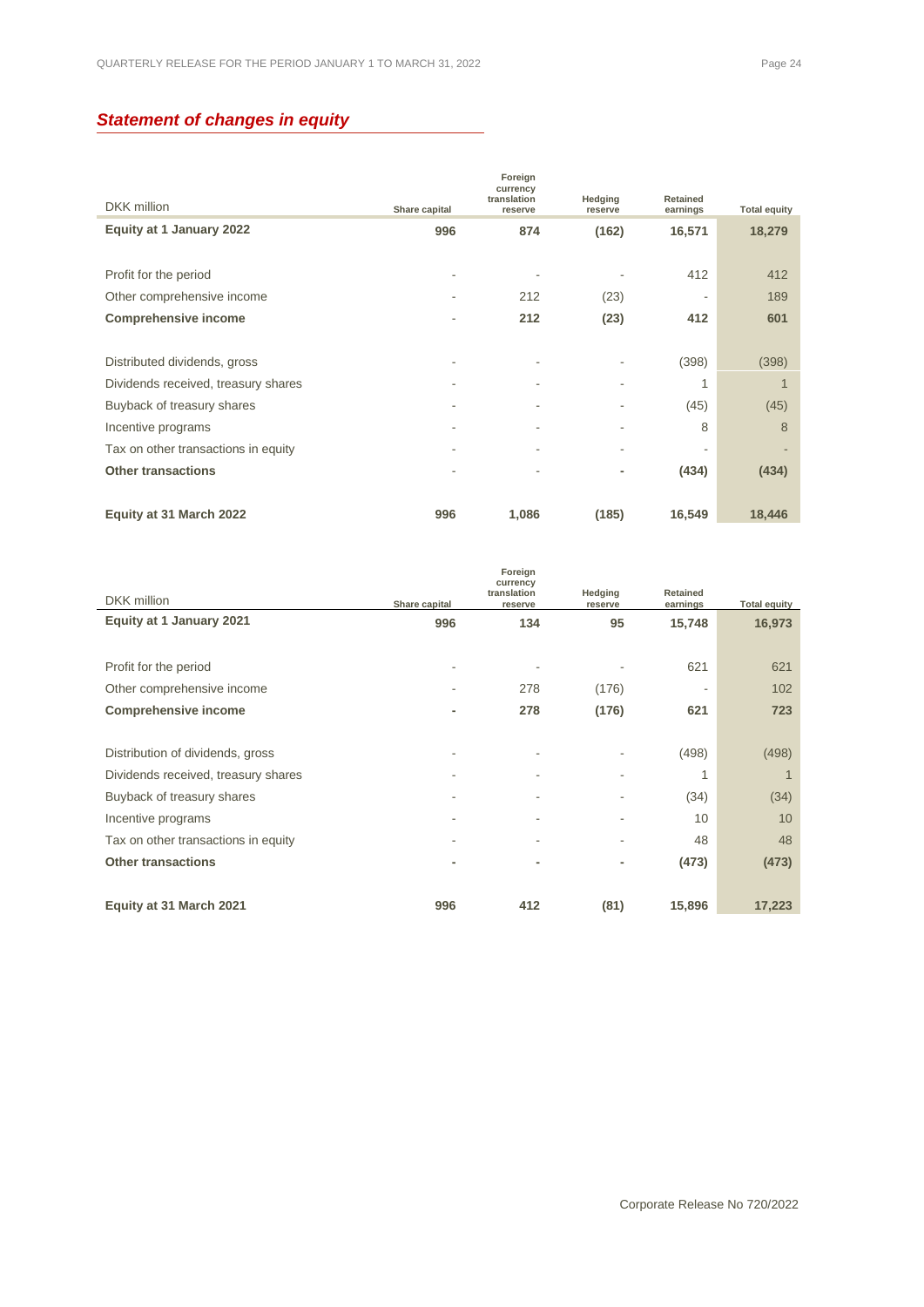# *Condensed statement of cash flows*

| <b>DKK</b> million                                             | Q1 2022  | Q1 2021  | FY 2021  |
|----------------------------------------------------------------|----------|----------|----------|
| <b>Profit from operations (EBIT)</b>                           | 875      | 882      | 2,010    |
|                                                                |          |          |          |
| Adjustments for non-cash items                                 | 348      | 213      | 1,148    |
| Change in working capital                                      | (879)    | (915)    | (305)    |
| Cash flows from operations before financial receipts and       | 344      | 180      | 2,853    |
| payments                                                       |          |          |          |
|                                                                |          |          |          |
| Financial receipts and payments                                | (485)    | (4)      | (132)    |
| Cash flows from ordinary activities                            | (141)    | 176      | 2,721    |
|                                                                |          |          |          |
| Income taxes paid                                              | (64)     | (68)     | (449)    |
| Cash flows from operating activities                           | (205)    | 108      | 2,272    |
| Contingent consideration, payment from acquisitions of         |          |          |          |
| business                                                       | (1,076)  |          |          |
| Purchase and sale of intangible assets and property, plant and |          |          |          |
| equipment                                                      | (87)     | (84)     | (610)    |
| Cash flows from investing activities                           | (1, 163) | (84)     | (610)    |
|                                                                |          |          |          |
| Cash flows from operating and investing activities             |          |          |          |
| (free cash flow)                                               | (1, 368) | 24       | 1,662    |
|                                                                |          |          |          |
| Proceeds from loans                                            | 1,234    | 400      | 400      |
| Repayment of bank loans and borrowings                         | (98)     | (2, 152) | (3, 123) |
| Dividends paid in the financial year, net                      | (397)    | (497)    | (497)    |
| Other financing activities                                     | (70)     | (54)     | (116)    |
| Cash flows from financing activities                           | 669      | (2, 303) | (3, 336) |
|                                                                |          |          |          |
| Net cash flow for the period                                   | (699)    | (2, 279) | (1,674)  |
| Cash and bank balances at beginning of period                  | 2,279    | 3,924    | 3,924    |
| Unrealized exchange gains/losses on cash and bank balances     | 34       | 16       | 29       |
| Net cash flow for the period                                   | (699)    | (2, 279) | (1,674)  |
| Cash and bank balances at end of period                        | 1,614    | 1,661    | 2,279    |
|                                                                |          |          |          |
| Interest-bearing debt, cash, bank balances and securities,     |          |          |          |
| net, is composed as follows:                                   |          |          |          |
| <b>Cash and bank balances</b>                                  | 1,614    | 1,661    | 2,279    |
| Interest-bearing debt                                          | (6,617)  | (6, 372) | (5,468)  |
| Net cash/(net debt)                                            | (5,003)  | (4,711)  | (3, 189) |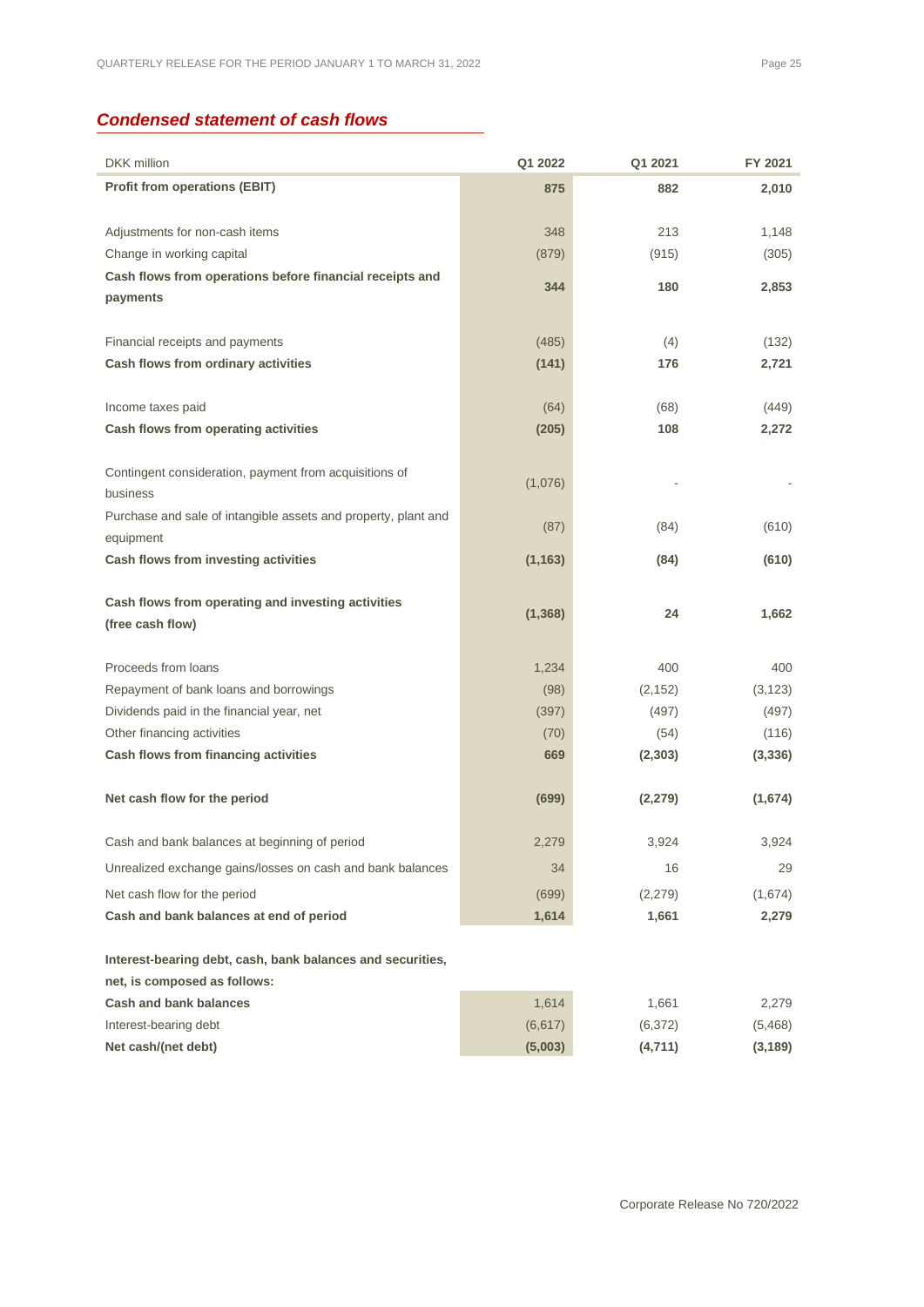# *Statement of profit or loss – Core results reconciliation (Q1)*

#### **Q1 2022**

| <b>DKK</b> million                   |                    | Amortization         | Impairment<br>and |                                  | <b>Acquisition</b><br>and | and         | <b>Legal fees Divestments</b> |                    |
|--------------------------------------|--------------------|----------------------|-------------------|----------------------------------|---------------------------|-------------|-------------------------------|--------------------|
| (except EPS in DKK)                  | Reported<br>result | of product<br>rights | inventory         | Major<br>valuation restructuring | integration<br>costs      | settlements | / sales<br>milestones         | <b>Core result</b> |
| Revenue                              | 4,372              |                      |                   |                                  |                           |             |                               | 4,372              |
| Cost of sales                        | 845                | (309)                |                   |                                  |                           |             |                               | 536                |
| <b>Gross profit</b>                  | 3,527              | 309                  |                   |                                  |                           |             |                               | 3,836              |
|                                      |                    |                      |                   |                                  |                           |             |                               |                    |
| Sales and distribution costs         | 1,435              |                      |                   |                                  |                           |             |                               | 1,435              |
| Administrative expenses              | 236                |                      |                   |                                  |                           |             |                               | 236                |
| Research and development costs       | 981                |                      |                   |                                  |                           |             |                               | 981                |
| <b>Profit from operations (EBIT)</b> | 875                | 309                  |                   | ٠                                | ٠                         |             |                               | 1,184              |
|                                      |                    |                      |                   |                                  |                           |             |                               |                    |
| Net financials, expenses             | 347                |                      |                   |                                  |                           |             | (278)                         | 69                 |
| Profit before tax                    | 528                | 309                  | ٠                 | ٠                                | ٠                         | ٠           | 278                           | 1,115              |
|                                      |                    |                      |                   |                                  |                           |             |                               |                    |
| Tax on profit for the period         | 116                | 71                   |                   |                                  |                           |             |                               | 187                |
| Profit for the period                | 412                | 238                  |                   |                                  |                           |             | 278                           | 928                |
|                                      |                    |                      |                   |                                  |                           |             |                               |                    |
| Earnings per share, basic (EPS)      | 2.07               | 1.20                 |                   |                                  |                           |             | 1.40                          | 4.67               |

#### **Q1 2021**

| <b>DKK</b> million                   | Reported | Amortization<br>of product | Impairment<br>and<br>inventory | Major                   | <b>Acquisition</b><br>and<br>integration | and         | <b>Legal fees Divestments</b><br>/ sales |                    |
|--------------------------------------|----------|----------------------------|--------------------------------|-------------------------|------------------------------------------|-------------|------------------------------------------|--------------------|
| (except EPS in DKK)                  | result   | rights                     |                                | valuation restructuring | costs                                    | settlements | milestones                               | <b>Core result</b> |
| Revenue                              | 4,273    |                            |                                |                         |                                          |             |                                          | 4,273              |
| Cost of sales                        | 946      | (371)                      |                                |                         |                                          |             |                                          | 575                |
| Gross profit                         | 3,327    | 371                        |                                |                         |                                          |             |                                          | 3,698              |
|                                      |          |                            |                                |                         |                                          |             |                                          |                    |
| Sales and distribution costs         | 1,318    |                            |                                |                         |                                          |             |                                          | 1,318              |
| Administrative expenses              | 210      |                            |                                |                         |                                          |             |                                          | 210                |
| Research and development costs       | 917      |                            |                                |                         |                                          |             |                                          | 917                |
| <b>Profit from operations (EBIT)</b> | 882      | 371                        |                                | ٠                       |                                          |             |                                          | 1,253              |
|                                      |          |                            |                                |                         |                                          |             |                                          |                    |
| Net financials, expenses             | 85       |                            |                                |                         |                                          |             |                                          | 85                 |
| Profit before tax                    | 797      | 371                        | ٠                              | ٠                       | ٠                                        |             |                                          | 1,168              |
|                                      |          |                            |                                |                         |                                          |             |                                          |                    |
| Tax on profit for the period         | 176      | 68                         |                                |                         |                                          |             |                                          | 244                |
| Profit for the period                | 621      | 303                        |                                | ٠                       |                                          |             |                                          | 924                |
|                                      |          |                            |                                |                         |                                          |             |                                          |                    |
| Earnings per share, basic (EPS)      | 3.13     | 1.52                       |                                |                         |                                          |             |                                          | 4.65               |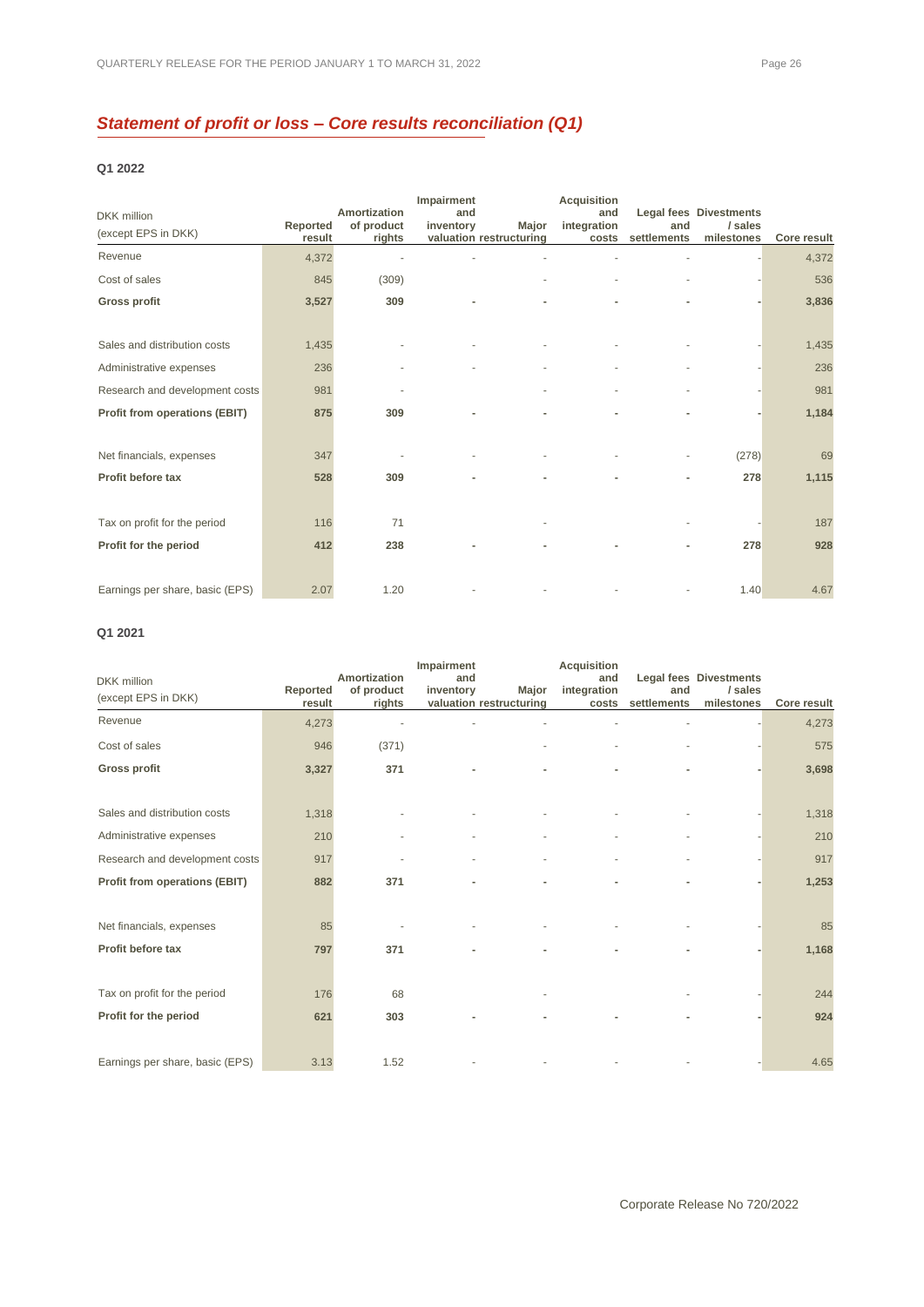#### *Notes*

#### **Note 1: Accounting policies**

The interim condensed consolidated financial statements for the three months ended March 31, 2022, have been prepared in accordance with IAS 34 Interim Financial Reporting as adopted by the EU and additional Danish disclosure requirements for the interim reports of listed companies. The interim condensed consolidated financial statements do not include all the information and disclosures required in the annual financial statements and should be read in conjunction with the Group's annual consolidated financial statements as at December 31, 2021, published February 9, 2022. The accounting policies, judgements and significant estimates are consistent with those applied in the Annual Report 2021.

A number of new amendments came into effect from January 1, 2022. None of the amendments have a material impact on the accounting policies and/or on the condensed consolidated financial statements.

Lundbeck's geographical structure was changed effective January 1, 2022. Following the change, the geographical split of revenue has been subject to modifications. With the new geographical structure, Canada moved from North America to International Markets and smaller entities were moved between International Markets and Europe. The North America region has been renamed United States to better reflect its new composition. Comparative figures for 2021 have been adjusted following the new geographical structure.

| Financial assets and financial liabilities measured or | Level 1 | Level <sub>2</sub> | Level 3 |
|--------------------------------------------------------|---------|--------------------|---------|
| disclosed at fair value                                | (DKKm)  | (DKKm)             | (DKKm)  |
| 2022:                                                  |         |                    |         |
| <b>Financial assets</b>                                |         |                    |         |
| Other financial assets <sup>1</sup>                    | 20      |                    | 34      |
| Derivatives <sup>1</sup>                               |         | 83                 |         |
| Total                                                  | 20      | 83                 | 34      |
|                                                        |         |                    |         |
| <b>Financial liabilities</b>                           |         |                    |         |
| Contingent consideration <sup>1</sup>                  |         |                    | 413     |
| Derivatives <sup>1</sup>                               |         | 314                |         |
| Bank debt <sup>2</sup>                                 |         | 2,244              |         |
| Bond debt <sup>2</sup>                                 | 3,489   |                    |         |
| <b>Total</b>                                           | 3,489   | 2,558              | 413     |
|                                                        |         |                    |         |
| 2021:                                                  |         |                    |         |
| <b>Financial assets</b>                                |         |                    |         |
| Other financial assets <sup>1</sup>                    | 22      |                    | 35      |
| Derivatives <sup>1</sup>                               |         | 41                 |         |
| Total                                                  | 22      | 41                 | 35      |
| <b>Financial liabilities</b>                           |         |                    |         |
| Contingent consideration <sup>1</sup>                  |         |                    | 1,623   |
| Derivatives <sup>1</sup>                               |         | 243                |         |
| Bank debt <sup>2</sup>                                 |         | 1,083              |         |
| Bond debt <sup>2</sup>                                 | 3,755   |                    |         |
| <b>Total</b>                                           | 3,755   | 1,326              | 1,623   |
|                                                        |         |                    |         |

#### **Note 2: Fair value measurement**

1) Measured at fair value. 2) Disclosed at fair value.

The fair value of securities is based on publicly quoted prices of the invested assets. The fair value of derivatives is calculated by applying recognized measurement techniques, whereby assumptions are based on the market conditions prevailing at the balance sheet date. The fair value of contingent consideration is calculated as the discounted cash outflows (DCF method) from future milestone payments, taking probability of success into consideration.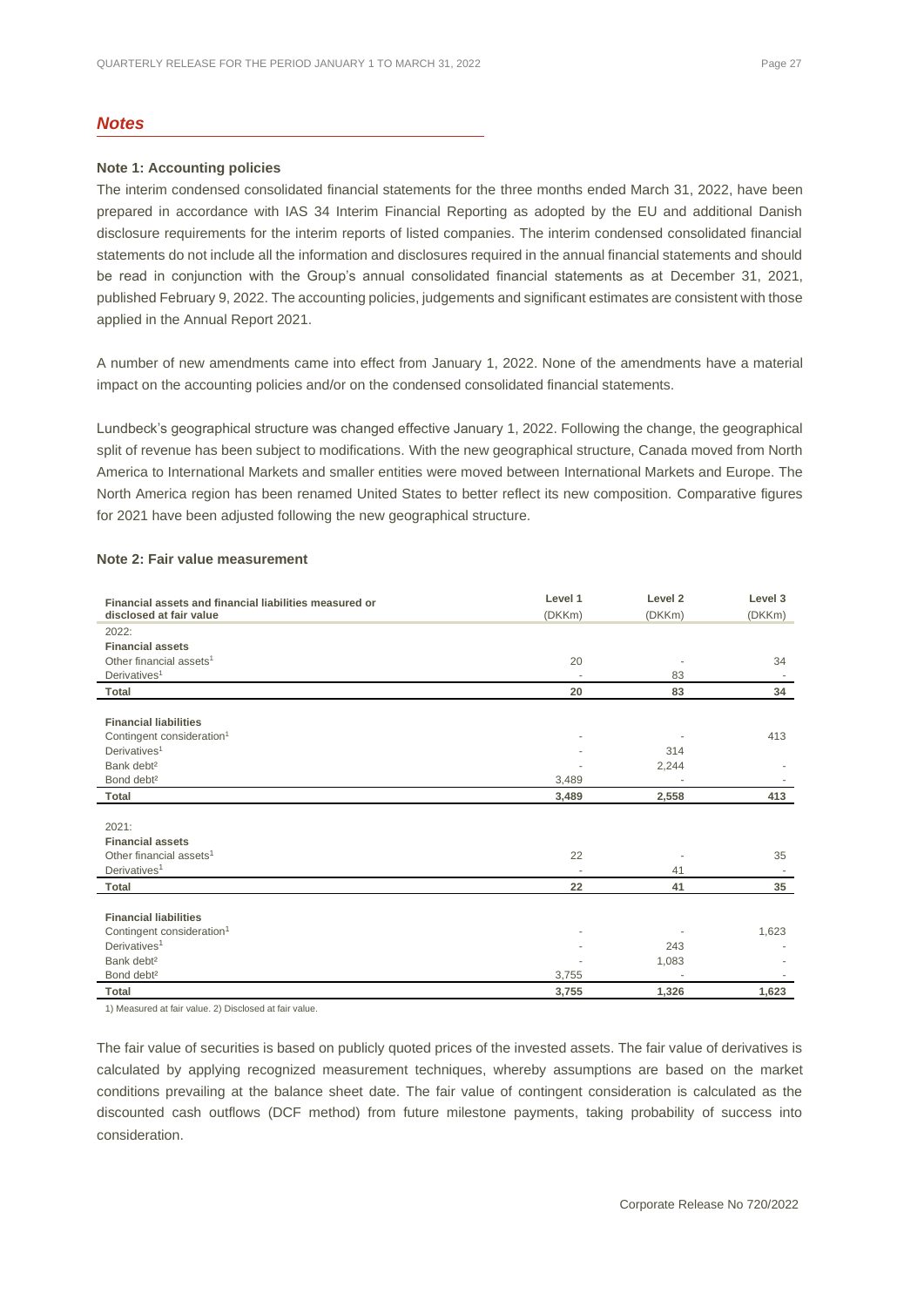During the first quarter of 2022, the Vyepti EMA approval triggered a payment of CVR to former Alder shareholders (consequently changed to Lundbeck Seattle BioPharmaceuticals, Inc.). The CVR payment amounted to DKK 1,566 million.

The fair value adjustment of contingent consideration amounted to a net loss of DKK 319 million of which DKK 278 million relates to the update of the probability of success of milestone payments.

Total contingent consideration amounted to DKK 413 million at March 31, 2022 (DKK 1,623 million at December 31, 2021). Besides the CVR payment and fair value adjustment, the only change in contingent consideration is exchange rate adjustments of DKK 37 million.

The carrying amount of other receivables, trade receivables, prepayments, other debt, trade payables and other payables is believed to be equal to or close to fair value.

#### **Note 3: EBITDA calculation**

| <b>DKK</b> million                                 | Q1 2022 | Q1 2021 | FY 2021 |
|----------------------------------------------------|---------|---------|---------|
| EBIT                                               | 875     | 882     | 2,010   |
| + Depreciation, amortization and impairment losses | 415     | 470     | 1.710   |
| $=$ EBITDA                                         | 1,290   | 1,352   | 3,720   |

#### N**ote 4: Core reporting**

As a general rule, Lundbeck adjusts for amortization of product rights and for each non-recurring item that Management deems exceptional, and which accumulates or is expected to accumulate to an amount exceeding a DKK 100 million threshold. Lundbeck's core reporting is a non-IFRS performance measurement. Lundbeck's core results, including core operating income (core EBIT) and core EPS, exclude:

#### *Amortization of product rights*

*Impairment of intangible assets and property, plant and equipment as well as inventory valuation adjustment*

#### *Major restructuring costs*

*Acquisition and integration costs, including:*

- Accounting adjustments relating to the consolidation of material acquisitions and disposals of associates, products and businesses
- Costs associated with the integration of newly acquired companies
- Retention costs
- Transaction costs

#### *Legal fees and settlements, including:*

- Legal costs (external), charges (net of insurance recoveries) and expenses related to settlement of litigations, government investigations and other disputes
- Income from settlements of litigations and other disputes

#### *Divestments/milestones, including:*

• Income/expenses from discontinued operations